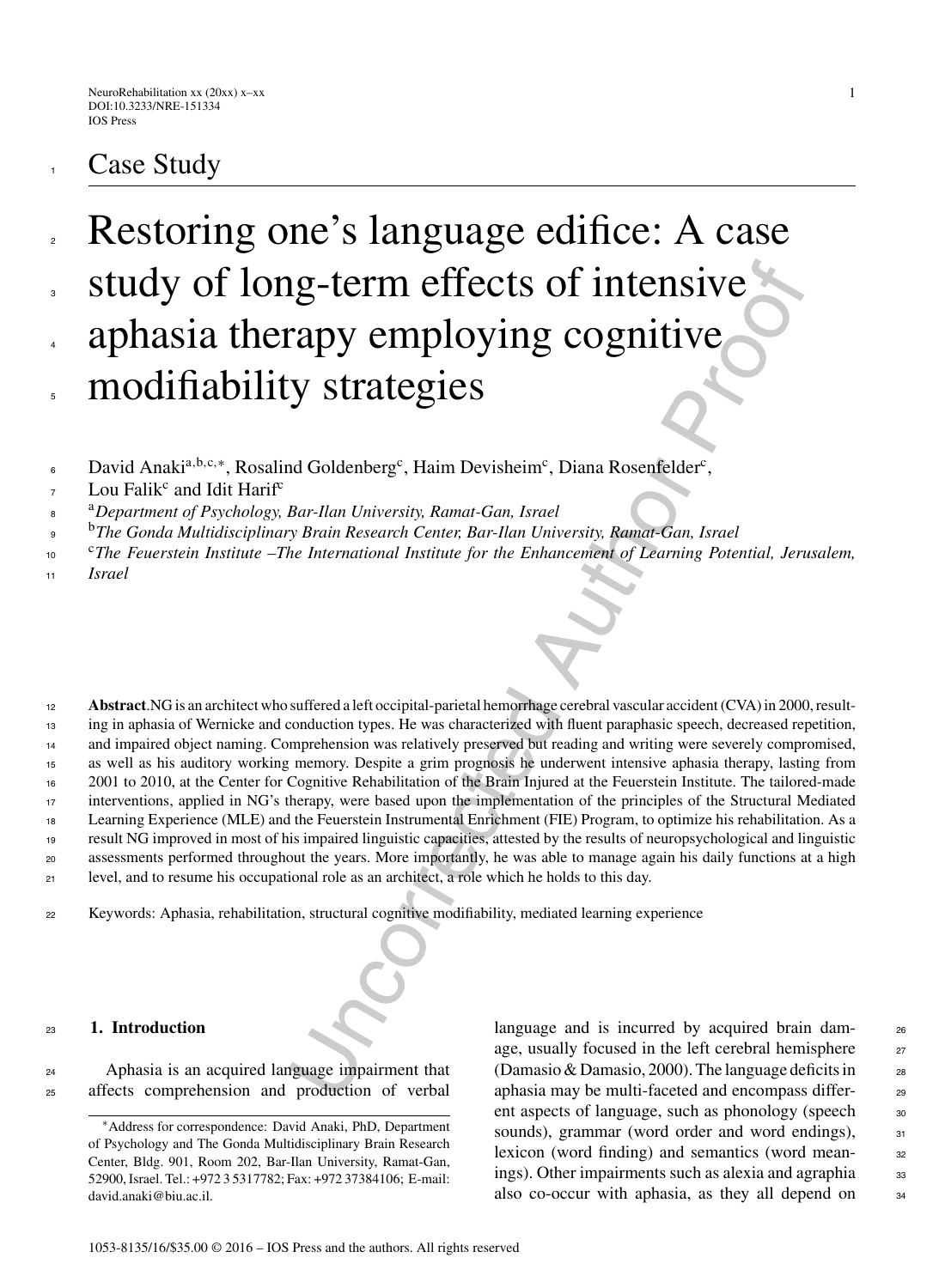<sup>35</sup> the same symbolic language mechanism used in ver-<sup>36</sup> bal language (Hillis, 2007; Tippett, Niparko & Hillis,  $37$  2014).

 Due to the complexity of the language apparatus, aphasia may be manifested in different forms. Several classification methods were proposed over the years (Benson & Ardila, 1996), but they all share the basic patterns that were described originally by Wernicke 43 and Lichtheim in the 19th century. According to their typology aphasia can be classified into *non*–*fluent* and *fluent* aphasias: Anatomically, non-fluent aphasias occur as a result of lesions affecting left pre-rolandic regions, while fluent aphasias arise as a consequence of damage to left post-rolandic regions. Non-fluent, or Broca's, aphasia is characterized by deficits in spon- taneous speech and sentence repetition (reduction in phrase length, diminished words per minutes). Audi- tory comprehension is relatively spared, although these individuals encounter difficulties with complex sentences (e.g., sentences with object relative clauses <sup>55</sup> "the girl that the boy kissed ran way", Hillis, 2007). Broca's aphasia is associated with large left frontal- subcortical lesions. Other types of non-fluent aphasia include transcortical motor aphasia, global aphasia and mixed transcortical aphasia.

 In fluent, or Wernicke's aphasia, verbal expression is characterized by relatively intact, yet meaningless spontaneous speech and repetitions, with relatively poor comprehension of words, sentences, and conver- sation. Wernicke's aphasia is associated with lesions <sup>65</sup> affecting the posterior portion of the left superior tem- poral gyrus. Three other variants of fluent aphasia are transcortical sensory aphasia, conduction aphasia and anomic aphasia. In the latter two types, auditory asyn- tactic comprehension is intact while confrontation naming is severed. Repetition, which is impaired in conduction, but not in anomic aphasia, distinguishes between the two.

 Recovery from aphasia varies widely between indi- viduals, their aphasia types and its initial severity (Koenig-Bruhin et al., 2013). Some restoration of lan- guage functions following stroke typically occurs in the acute phase of recovery (DiFrancesco, 2013). In fact, speech features normalize in about one-third of patients after one month (Laska et al., 2011). How- ever, severe chronic aphasia is not rare, and 19% of 81 stroke patients still suffer from persistent communi-cation disorders a year on (Dijkerman et al., 1996).

 There is no universally established intervention that is valid for all aphasia patients, but usually the therapist will choose from a variety of therapeutic methods and apply an individually adapted program

they all share the basic on language-specific mapaments, with treat<br>in the state of the state and the state of the state and the state of<br>roriginally by Wemick focusing on specific traks such as naming, see<br>the correct of of treatment (Brady et al., 2012). Clinicians agree that  $\qquad \qquad$ <sup>87</sup> intensive speech therapy is helpful for most aphasic  $\frac{88}{8}$ patients (Barisa, Noggle, Salisbury & Boseck., 2013). 89 Regarding the acute phase, two classes of treatment 90 can be identified, cognitive or functional: Cognitive, <sup>91</sup> or neuro-linguistic oriented, treatments concentrate 92 on language-specific impairments, with treatments 93 focusing on specific tasks such as naming, semantic <sup>94</sup> or phonological training, sentence production, writing or reading (Koenig-Bruhin, et al., 2013). Using 96 this approach, rehabilitation efforts are tailored to 97 the patient's identified deficits. Although this tradi-<br>set tional school of thought improves language skills,  $\frac{98}{96}$ it has been criticized for not improving functional  $100$ communication, the ability to successfully communi- <sup>101</sup> cate a message via spoken, written and/or non-verbal 102 modalities (Brady et al., 2012). Functional thera-<br>103 pies, therefore, utilize compensatory strategies that 104 rely on the individual's strengths, with the aim of 105 enhancing their social participation and their quality 106 of life (Schwartz & Fink, 2003). These strategies may <sup>107</sup> include writing, use of symbolic gestures and facial  $108$ expressions. 109

In treating patients with chronic aphasia, which 110 continues beyond six months post stroke onset, 111 interventions are individually tailored and are 112 used in conjunction with additional group therapy  $\frac{1}{13}$ (Cherney et al., 2008; Cicerone et al., 2011), or 114 involvement of partners in community-based aphasia 115 programs (Allen, et al., 2012). Several methods 116 were established as effective in treating chronic 117 aphasia. For example, in linguistic task-specific 118 therapy, treatment-specific effects are linked to  $119$ the type of impairment (Teasell et al., 2009). In 120 constraint-induced aphasia therapy (CIAT), the <sup>121</sup> use of non-verbal communication strategies is not  $122$ allowed. This type of therapy may result in improved  $123$ language function and everyday communication 124 (Cherney et al., 2008; Cicerone et al., 2011). <sup>125</sup>

Since speech therapy is most effective when provided intensively, it must be a mutual endeavor 127 involving the aphasic participants, their families, 128 and the speech therapists (Basso & Macis, 2011).  $125$ This active continual collaboration will maximize 130 functional communication (Brady et al., 2012). An 131 example of this is family members and carers being 132 trained to assist with additional self-managed computer treatment (Teasell et al., 2009; Basso & Macis, 134 2011). Another aspect of the treatment intervention, 135 related to the exposure to FIE, is the role of face-toface direct interactions in relation to (and supported 137 by) using the computer for elaboration and practice. 138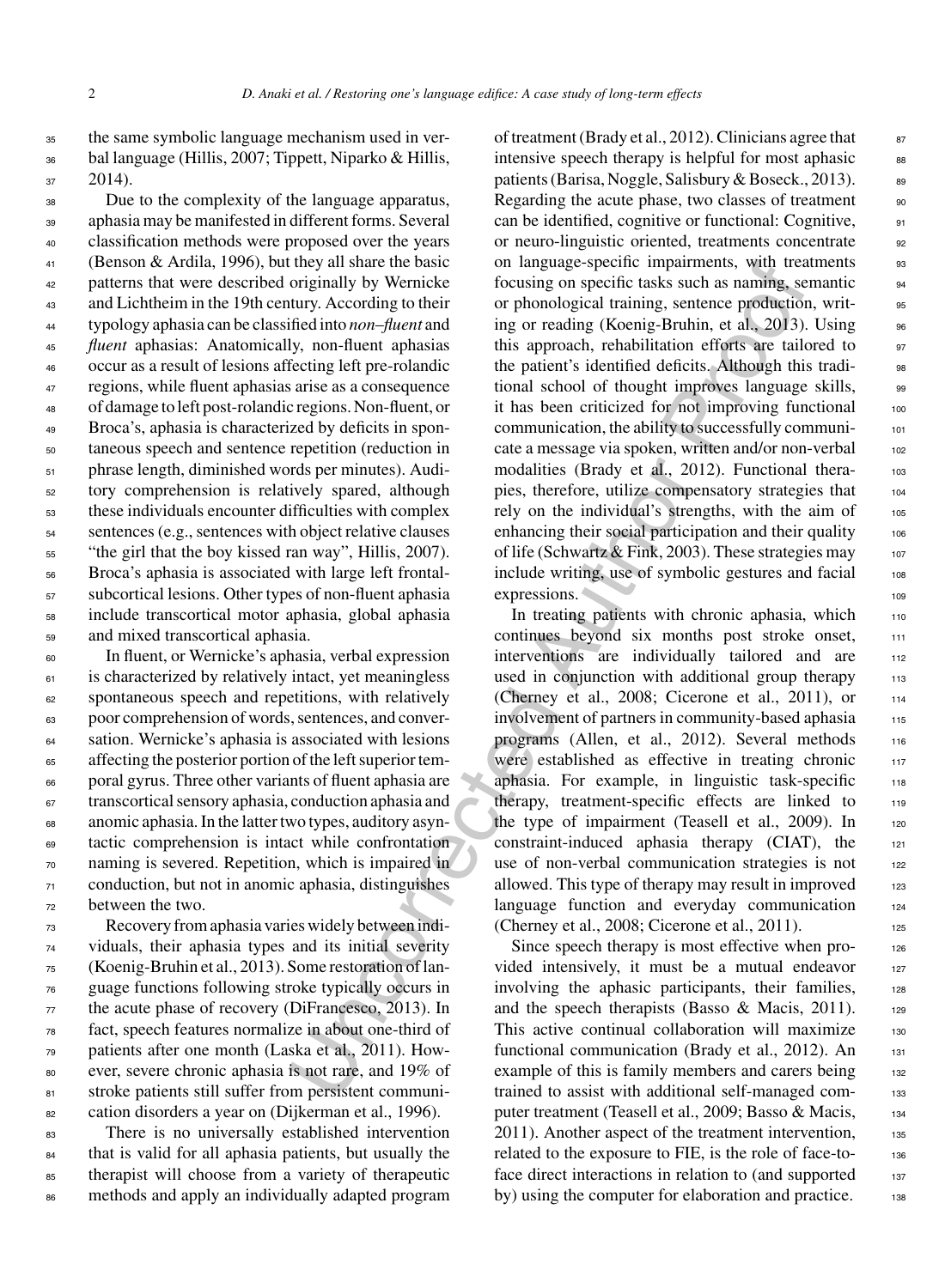F1) where he received cess of the intervention, and the eventual recovered cess of the *Structural Cog*-<br>timetions in the patient. In addition to the FII<br>energy comparison the relations in the patient. In addition to the In the current study we present the case of NG, who underwent an intensive rehabilitative treatment of his aphasia following a cerebral vascular accident (CVA), 142 which he experienced at the age of 53. Between the years 2001–2010 NG attended the Center for Cog- nitive Rehabilitation of the Brain Injured (CCRBI) at the Feuerstein Institute (FI) where he received therapy, based on the principles of the *Structural Cog- nitive Modifiability* (SCM) and *Mediated Learning Experience* theories (MLE; Feuerstein, Rand, Hoff- man, & Miller, 1980; Feuerstein, Feuerstein, Falik & Rand, 2002). The SCM theory is based on the view that an individual has a natural propensity to change, and to adapt to his environment through structural cognitive changes. The MLE theory posits that the structural cognitive modifiability is realized through a mediating agent (e.g., parent, teacher), who serves as an intermediate between the environment and the learner. Through selection, enhancement, and orga- nization of the relevant stimuli for the learner, the mediating agent helps to maximize the functioning of the learner. Moreover, enhancing cognitive modifia- bility through mediated learning allows the individual to learn additional and even more complex cognitive operations and strategies than those formally taught (LeBeer, submitted).

 One of the main vehicles used to achieve cogni- tive modifiability is through a cognitive enrichment program called *Feuerstein Instrumental Enrichment* (FIE, Feuerstein et al., 1980). The FIE program is designed to enhance the capacity of the individual to become modified as a result of mediation, using a 171 variety of instruments. It includes 15 paper and pencil instruments, each consisting of a set of problems with increasing levels of difficulty. For each instrument, a set of teaching procedures is suggested, including, as a major component, suggestions how to generalize acquired principles to domains and contexts that are 177 beyond the original domains presented.

178 Since 1996, over 120 patients, suffering from either traumatic (concussions, contusion, diffuse axonal injuries, penetrations) or acquired brain injuries (CVAs, anoxias) have been treated at the CCRBI. Most of them were suffering from multiple, mostly severe, symptoms, which include, among others, executive function deficits, memory loss, aphasia, neglect and hemiparesis. Although they received rehabilitation at hospital prior to their arrival, their severe condition required an additional rehabilita- tive process, focusing on the cognitive rehabilitation potential that is presumed to be available to these injured individuals. Patients were assessed upon entry, and an intensive treatment program was built 191 for them according to their level of functioning and 192 propensity to change. Intensity is defined as duration 193 of treatment (over a multi-year period), and number <sup>194</sup> of sessions per week (usually involving  $4-6$  hours). 195 The intensity factor is deemed essential to the suc-<br>196 cess of the intervention, and the eventual recovery of  $197$ functions in the patient. In addition to the FIE component, the treatment program may include speech 199 therapy, occupational therapy, reading and writing 200 or computer skills, with FIE, imbuing all of these  $201$ therapies. 202

In addition to the treatment NG received at the 203 CCRBI he was assessed at several time periods fol- <sup>204</sup> lowing his CVA, the latest in 2014. Thus, the present  $205$ case study presents a description of an extensive <sup>206</sup> cognitive therapy, directed toward his aphasia and <sup>207</sup> other aspects of deficient functioning, and a long- <sup>208</sup> term follow-up assessment of the consequences of 209 this therapy.

### **2.** Method 211

#### **2.1. General background information** 212

NG is now a 68 year old male, born in an English-<br>213 speaking country but currently living in a central city <sub>214</sub> in Israel. He is married with three children. He is 215 right-handed, and had no known developmental prob- <sup>216</sup> lems or learning difficulties when he was younger. He 217 studied architecture in leading universities abroad and 218 has an MA in both architecture and civil engineering. 219

NG and his family moved to Israel in the late 1970's 220 where he started his own architectural practice, spe-<br>221 cializing in restoration and designing old houses. 222 Prior to his CVA he was managing a medium size 223 office and employing several architects. He was (and <sup>224</sup> to some degree still is) very prominent in his field and <sub>225</sub> worked on many prestigious projects. Prior to this, 226 NG had hypertension (treated by homeopathic med-<br>227 ication) and borderline diabetes (treated by a diet). 228

#### 2.2. Incident and Neurological Background

NG suffered a left hemorrhagic CVA in the spring  $230$ of 2000. He was hospitalized due to dizziness, <sup>231</sup> headache, nausea, vomiting and speech disturbances. 232 On neurological examination he was conscious, but 233 had comprehension difficulties, executed commands 234 only partially, his speech was unclear and included 235 paraphasias, and he had mainly sensory dysphasia <sup>236</sup>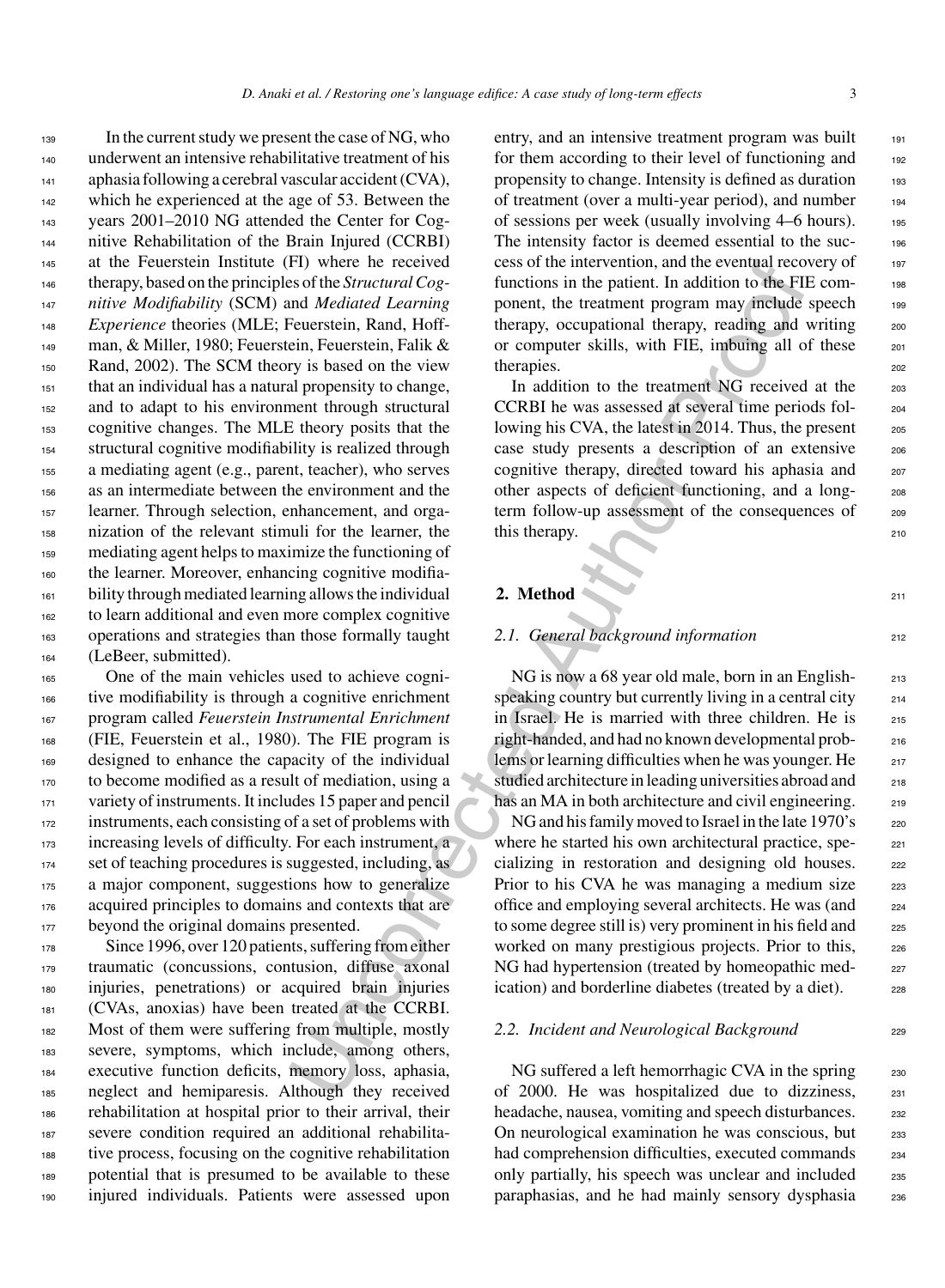and anomia. A CT scan showed a left occipital- parietal hemorrhage, mild edema surrounding the hemorrhage and mild shifting of the mid-line. There was also the impression of his right hand and leg drop- ping but towards the end of his hospitalization there was a clear improvement in his speech difficulties and in the weakness on his right side.

 After two weeks NG was transferred to the reha- bilitation unit in the hospital. On the day of his transfer his functional independence measure (FIM) score was 92/123. During his stay he received multi- disciplinary rehabilitation therapy with emphasis on his severe apraxia, damaged visuo-motor organiza- tion, neglect to the right visual field and decreased understanding of numbers. According to a speech therapist report at the beginning of the treatment language comprehension was severely impaired. Bucofacial apraxia, anomia, alexia and agraphia (with the preservation of automatic writing) were also present. He spoke mainly Hebrew and gradu- ally started speaking English, his native language. An audiometric examination showed a moderate to severe sensory hearing deficit in his right ear. An MRI in the summer of 2000, with and without contrast, showed a hematoma involving the left occipital and posterior aspect of the parietal lobe with a surround-ing hemosiderin ring.

 A neurological report concluded that NG had left brain dysfunction involving the posterior perisylvian region and at least more anterior involvement that may account for the transient motor difficulties and the conduction difficulties. There was also posterior extension involving parietal or occipital visual path- ways. He was described as having both Wernicke's aphasia and conduction aphasia qualities. NG was discharged from the hospital in the autumn of 2000. His FIM score upon his discharge score had increased to 121/126. An MRI with Gadolinium (and compu- tation of T1 and T2 before and after the injection of Gadolinium) showed a hemorrhage in an absorption phase in the left occipito-parietal area with the focus extending to the left lateral ventricle. There was still an area of increased signal in the T1 series in the center (E/12) with no evidence of relaxation after the Gadolinium.

#### <sup>282</sup> *2.3. Rehabilitation process:* <sup>283</sup> *Intervention/Treatment*

<sup>284</sup> As part of his rehabilitation process, NG attended <sup>285</sup> the CCRBI at the FI, receiving therapy intermittently <sup>286</sup> between 2001 and 2010. However, the most intensive years of rehabilitation occurred between 2001 and 287 2003. The therapy he received at the FI included the 288 FIE program, speech therapy, occupational therapy, 289 computer instruction and reading/writing instructions. His treatment implemented the institute's <sup>291</sup> therapeutic principles, infusing the parameters of 292 MLE (Feuerstein, et al., 2006) into all aspects of the 293 interventions. 294

state.<br>
Internet MLL (receiversitem, et al., 2006) into all aspects<br>
and. On the day of his Specifically, between 2001 and midt-200<br>
and midt-200 and and contained the mean of his Specifically, between 2001 and midt-200<br>
s Specifically, between 2001 and mid-2003, NG 295 received therapy (conducted in English) 15 hours 296 a week (4-5 times a week), of which speech and <sup>297</sup> language therapy took up 4-5 hours weekly, with 298 his cognitive functions mediated developmentally 299 according to a linguistically-oriented responsive 300 environment infused with processes of strategic 301 thinking. This intensive program was reduced from  $302$ mid-2003 to 2-3 times a week. The most detailed 303 information on hours of treatment provided were 304 between August 2003 and September 2004, where  $305$ he received a total of nearly 200 hours of therapy. 306 During that particular year, he received 67 hours of 307 speech therapy, 53 hours of computer instructions and <sub>308</sub> 79 hours of reading and writing instructions.

Before starting his rehabilitation at the CCRBI, 310 NG's spontaneous speech was fluent with some 311 agrammatism, semantic and literal paraphasias and 312 preserved prosody and articulation. Repetition skills  $313$ and word retrieval were severely impaired. Com- <sup>314</sup> prehension of spoken language was variable with 315 the patient demonstrating difficulties executing com- <sup>316</sup> mands that included prepositions. Reading was 317 severely impaired as NG was unable to read aloud. 318 However, he was able to derive meaning from writ-<br>319 ten language to a certain extent, especially in silent 320 reading. Writing was also severely impaired. 321

Speech therapy was conducted in English and 322 focused, among other things, on auditory acoustic 323 analysis, mechanical aspects of articulation, auditory <sup>324</sup> feedback, repetition, awareness of errors, decreasing  $325$ perseverations, and increasing phonological and mor- <sup>326</sup> phological awareness. NG's speech therapists also 327 focused on his word retrieval skills, retaining and 328 recalling critical personal and professional informa-<br>329 tion, syntax and grammar. Technology, such as text to 330 audio software, was also used to aid him in his profes- <sup>331</sup> sional life, reading skills and conversation skills. His 332 reading and writing therapists at the FI also used the 333 method and workbooks of the Wilson reading system 334 (Wilson, 2004), alongside their own therapy tech-<br>335 niques. The computer instructions that NG received 336 mainly focused on numerical perception and mathe-<br>337 matical skills. 338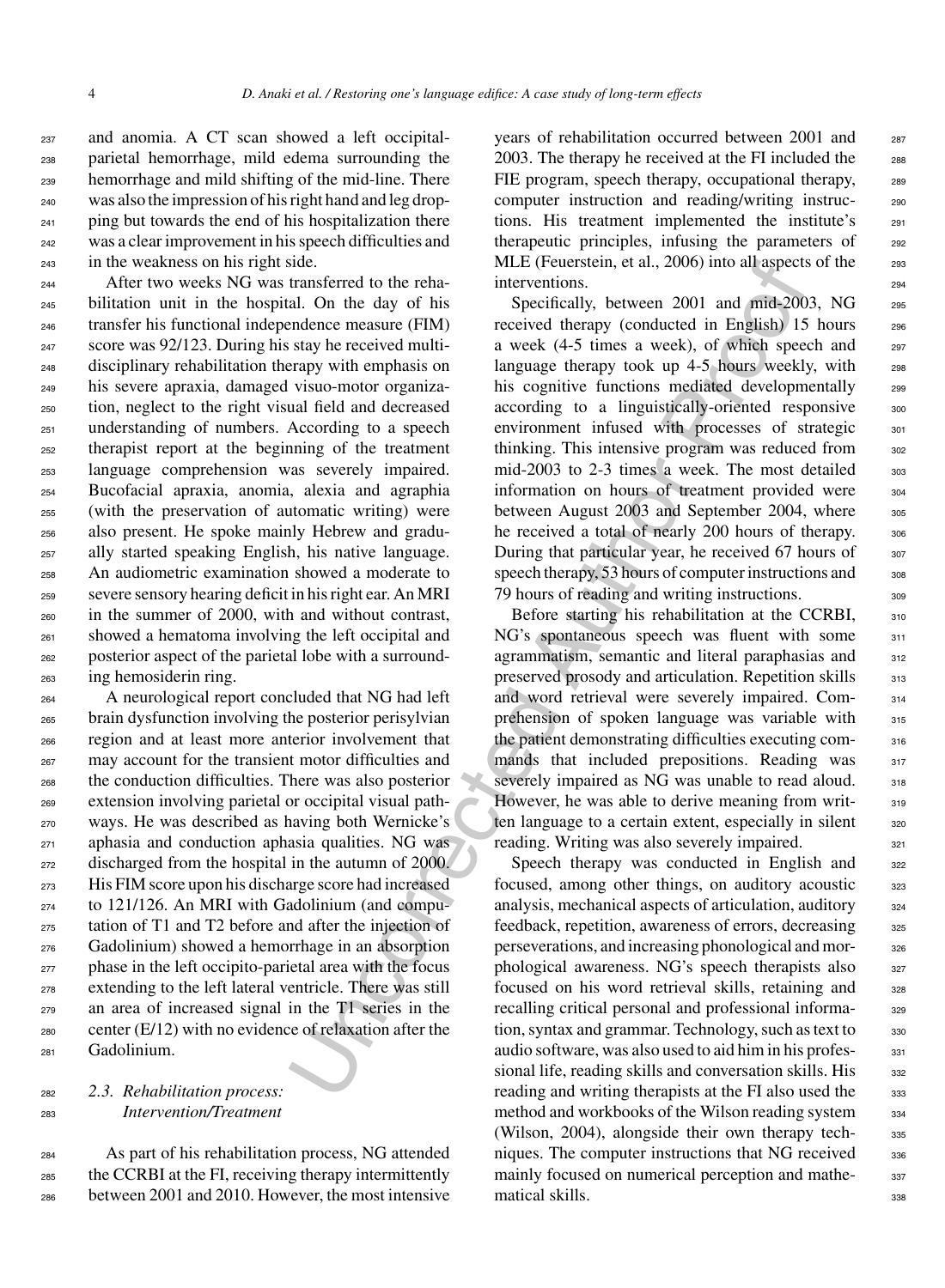Speech and language therapy reports during this intensive period indicated general progress in lan- guage capacities. A speech-therapy report from late 342 2002 indicated improved speech and word-finding abilities (less paragrammatism and circumlocutions), with relatively intact comprehension, although the speaker's pace of speech has to be slower than nor- mal to allow NG more processing time. Reading aloud of simple sentences was possible provided they followed simple sentence structures. Writing common word from visual representation was also achieved. In addition, NG was beginning to write new words from dictation via phoneme–grapheme conversion. Difficulties in self-monitoring of gram- matical errors and understanding of complex speech (jokes, ambiguities) were noted. This report was fur- ther corroborated by an additional observation made in the beginning of 2003. It was noted then that NG made progress in his ability to repeat words, associate letters with their sounds in order to orally read a written word, and at times use this same strategy to retrieve a word while in conversation. Con- versation skills were also found to be significantly improved. NG successfully was able to discuss dif- ferent topics using substantive vocabulary to get to his point.

 Between 2004 and 2008 NG received further ther- apy (mostly speech therapy) of approximately 353 hours in total. The therapy focused primarily on word-retrieval, sound-letter association, phonemic awareness, numbers and supplying personal informa- tion. Overall, NG received throughout the years over 371 1200 hours of therapy at the FI.

 Throughout NG's rehabilitation, his wife was always included in the therapeutic process. Fol- lowing advice, she attended every single therapy session for the first year of his rehabilitation. She reported that her presence and support boosted NG's 377 confidence and emotional state. Her involvement continued during his rehabilitation at FI, where his speech therapists would send exercises home for practice and review.

 Currently, NG continues to work in his architec- tural practice, but with reduced hours. His office has downsized and he now works mainly from home. He makes use of a number of different strategies to assist him with his particular difficulties. For example, he uses a program on his iPAD called "Speak-it" which reads out emails to him. He also makes lists to assist him with his short-term memory problems. He there- fore manages to function on a day-to-day basis at a high level.

#### 2.4. Neuropsychological Assessments 390

to be significantly<br>
any anguage-locused particular and to essimpt time. Reading (NA) were conducted: The first (NA) was<br>
reassing time. Reading (NA) were conducted: The first (NA) was<br>
reassing time. Reading commenced bi NG was assessed several times throughout the 391 years. These assessments were conducted periodi- <sup>392</sup> cally during treatment to assess ongoing treatment 393 effects and to calibrate further interventions. Three <sub>394</sub> language-focused neuropsychological assessments 395 (NA) were conducted: The first (NA1) was admin- <sup>396</sup> istered several months after his CVA, before he 397 commenced his rehabilitation at the FI (December 398  $2000 -$  January 2001). The second assessment (NA2)  $399$ was administered two years later, during his rehabil itation period at the FI (February 2003). At the same period NG was also examined in the United States. <sup>402</sup> These assessments are also referred to also as NA2 assessment. The third  $(NA3)$  was conducted more  $404$ than ten years later (June-August 2014) as part of the current research. The first and third assessments 406 were comprehensive, and included, in addition to language, other domains such as learning and memory processes, executive functions and attention.

Testing on all occasions was conducted in English by a native English-speaker, and all test materials were in English. NG cooperated fully with the examiners and invested considerable efforts in the tests. He made eye-contact, behaved adequately, and showed a sense of humor. He performed slowly on many of the tasks and carefully monitored his performance. During the 2014 assessment, NG sometimes expressed disappointment with his performance, particularly in the word retrieval tests. He pointed out his difficulties to the examiner, and as he understands his situation well, it bothered him to do some of the tests.

#### *2.5. Tests Administered (in alphabetical order)* <sup>422</sup>

#### *A. Boston Naming Test (BNT; Kaplan,* <sup>423</sup>

#### *Goodglass, & Weintraub, 1983; NA1, NA2, NA3)* <sup>424</sup>

The BNT is a widely used neuropsychological tool that measures word retrieval in individuals with apha- <sup>426</sup> sia or other language disturbances. It consists of  $60 \qquad$  427 black and white drawings of items ranging in familiarity such as "house" at the beginning of the test to "sphinx" at its end. The participants have to name the 430 items upon confrontation. If they fail they are given 431 a semantic or phonetic cue. 432

#### *B. Cookie Theft Picture (CTP; Goodglass &* <sup>433</sup> *Kaplan, 1983b; NA1, NA2, NA3)* <sup>434</sup>

The CTP description task is part of the Boston 435 Diagnostic Aphasia Examination (BDAE) and is a 436 measure of discourse production. The picture depicts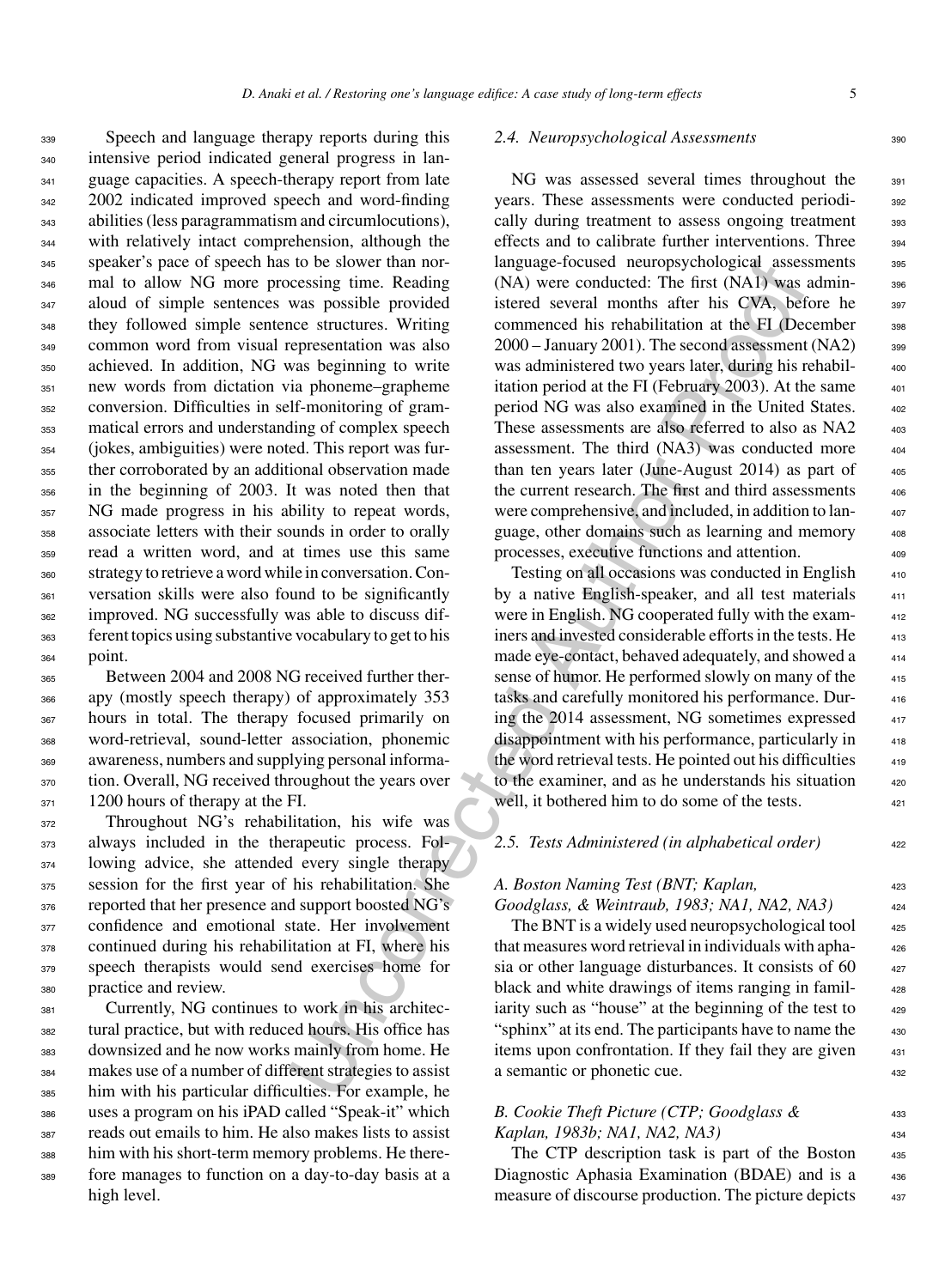a household kitchen scene with a boy standing on a stool, about to topple over, trying to reach a jar of cookies from a cupboard. The sister stands next to <sup>441</sup> him and encourages him to take the jar. The mother, with her back to the children, is washing dishes in the sink and doesn't realize that the water is overflowing. NG was asked to look at the picture and describe what is happening in it.

#### <sup>446</sup> *C. The Diagnostic Assessments of Reading (DAR;* <sup>447</sup> *Roswell, Chall, Curtis & Kearns, 2005, NA2)*

 This test assesses an individual's relative strengths and weaknesses in nine key areas of reading and language: Print awareness, phonological awareness, letters and sounds, word recognition, word analy- sis, oral reading accuracy and fluency, silent reading comprehension, spelling and word meaning.

#### <sup>454</sup> *D. Fuld Object Memory Evaluation (FOME,* <sup>455</sup> *Fuld, 1980, NA1)*

 The FOME is a memory assessment measure designed to evaluate memory impairments in older adults. By using concrete objects it allows the exami- nee to encode the information with several sensory modalities. The FOME was used in NA1 due to NG's naming difficulties and was modified to assess his memory, independent of his speech deficits. He viewed a group of 10 real objects that were easily represented by gestures (e.g. cup – by miming the action of drinking). Gestures were assigned to each object before they were hidden. In each of 5 trials he was asked to recall the 10 objects, either by name or by mimicking their use. If unable to recall all the objects he was reminded of the remaining ones. In the interval between the trials short distractors tasks were 471 introduced. In the delayed recall (approx. 5 minutes after the completion of the last trial) NG was asked to name again the objects. For any items not recalled 474 NG was given a 3-item recognition task.

#### <sup>475</sup> *E. Phonological Awareness Test (PAT; Robertson* <sup>476</sup> *& Salter, 1997; NA2)*

 The PAT is a comprehensive assessment of chil- dren's phonological awareness, phoneme-grapheme correspondences and phonetic decoding skills. Test results help educators focus on aspects of a child's oral language that may not be systematically targeted in classroom reading instruction. The test is geared to children aged 5–9 and it includes a wide variety of tasks such as rhyming, segmentation, isolation, deletion, substitution with manipulatives, blending, graphemes, decoding and invented spelling. Performance on each of these tasks has been correlated with  $487$ success in early reading and spelling.

#### *F. Raven's Colored Progressive Matrices* 489 *(RCPM; Raven, 1994, 1995, 1996; NA1, NA3)* <sup>490</sup>

icture and describe what<br>
Raven's Propersive Mattence (RPM) (Raven,<br>
This is a multiple-choice paper-and-pencil terms 2005, NA2)<br>
and pattern matching<br>
and the same of a series of visual pattern matching<br>
and specifical a The RCPM is a simplified  $36$ -item format of the  $491$ Raven's Progressive Matrices (RPM) (Raven, 1995). <sup>492</sup> This is a multiple-choice paper-and-pencil test consisting of a series of visual pattern matching and  $494$ analogy problems pictured in nonrepresentational <sup>495</sup> designs. It requires the participant to conceptualize  $496$ spatial, design, and numerical relationships ranging 497 from the very obvious to concrete to the very complex  $498$ and abstract. The RCPM consists of sets A and B of  $499$ the RPM and an intermediate set, Ab, which, like set  $_{500}$ B, contains both gestalt completion items and some 501 simple analogies.  $\qquad \qquad$  502

#### *G. Rey Auditory Visual Test (RAVLT; Rey, 1964,* 503 *NA1, NA3*) 504

The RAVLT evaluates verbal memory and is comprised of a list of 15 words that the participant hears  $506$ and is asked to recall. The list is repeated and recalled  $\frac{507}{207}$  $5 \times 5$  times and then a second list is introduced and recall  $\frac{508}{508}$ is required. After this trial participants are asked 509 to recall again the first list. A delayed-recall and a 510 recognition tasks (the latter consisting of 50 words,  $\frac{511}{2}$ including the words from list and distractors) are also  $_{512}$ administered. 513

#### *H. Rey-Osterrieth Complex Figure Test (ROCFT;* 514 *Rey, 1941, Osterrieth, 1944; NA1, NA3)* <sup>515</sup>

This test evaluates visuo-spatial constructional 516 abilities, visual memory and executive functions, 517 mediated by the prefrontal lobes. The test consists  $518$ of a copy task, where the participant is asked to copy  $\qquad 519$ a complex figure onto a sheet of paper. Following  $520$ the copy stage the participant is asked to recall the  $521$ complex figure either immediately (immediate recall  $\frac{522}{2}$ task), on delay (delayed recall task), or both.

### *I. Wechsler Adult Intelligence Scale (WAIS;*  $524$ *Wechsler, 1981, 1997; NA1 [WAIS-R], NA3* 525 *[WAIS-III])* <sup>526</sup>

The WAIS was administered to assess the general <sub>527</sub> impact of NG's CVA on his general cognitive functioning and to track potential changes following the 529 rehabilitation. At NA1 NG was able to perform only ssc a few sub-tests from the general battery due to his  $531$ severe aphasia (Digit Symbol-Coding, Block Design 532 and Object Assembly). At NA3 the full battery was 533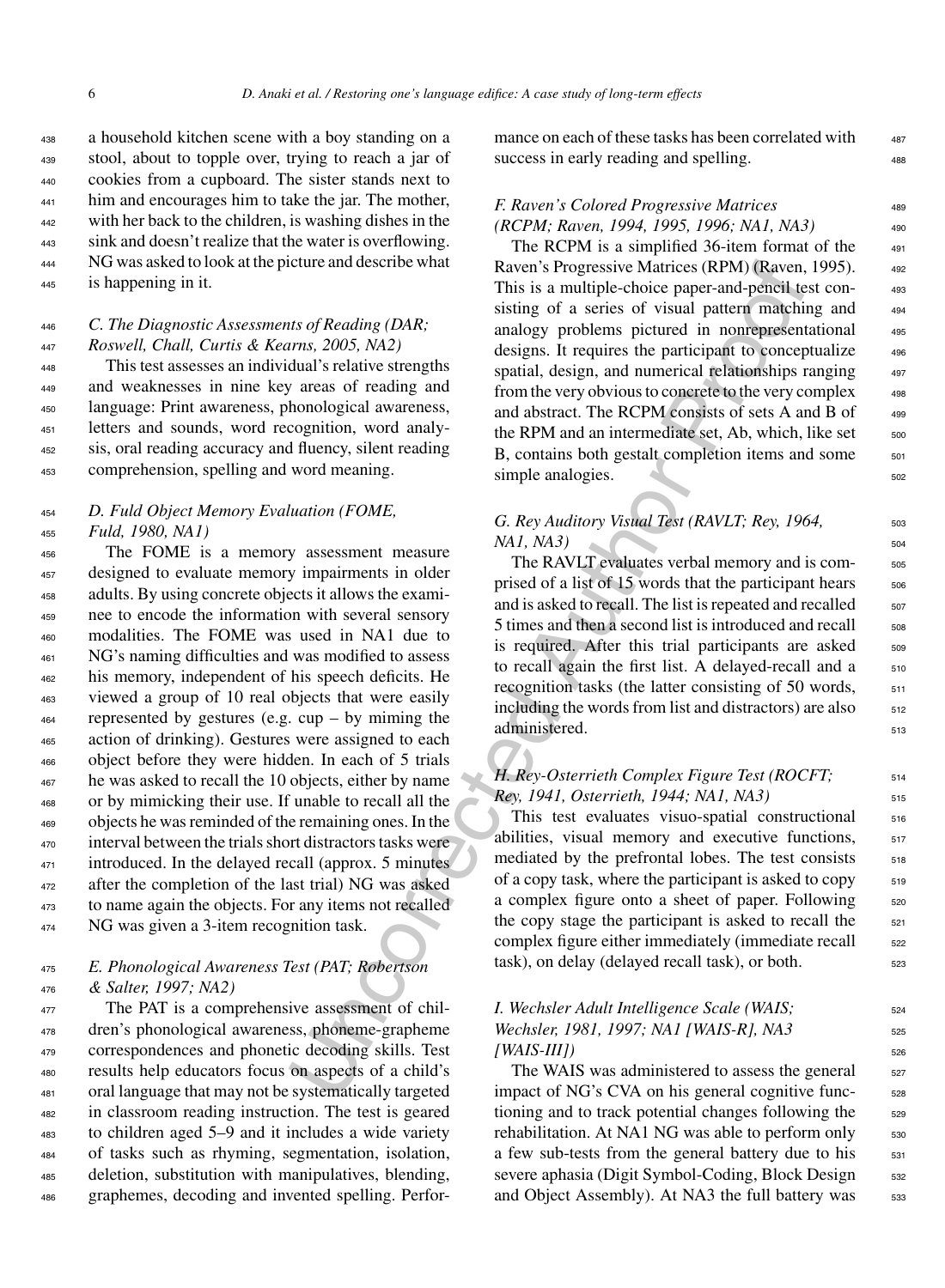<sup>534</sup> administered as NG was able to perform both the <sup>535</sup> verbal and performance subtests of the battery.

#### <sup>536</sup> *J. Western Aphasia Battery (WAB; Kertesz, 1982;* <sup>537</sup> *NA1, NA2, NA3)*

 The WAB is an instrument for assessing language function of adults and is able to discern the presence, degree, and type of aphasia. It consists of four oral language subtests – spontaneous speech, auditory comprehension, repetition and naming – that yield five scores based on a rating scale. In addition, tests of reading, writing, arithmetic, gestural praxis, and construction, as well as Raven's Progressive Matri- ces are included to provide a comprehensive survey of communication abilities and related functions.

 *K. Wisconsin Card Sorting Test (WCST; Berg, 1948, Heaton, & PAR Staff, Psychological Assessment Resources Inc., 1993, 2008, NA1,* <sup>551</sup> *NA3)*

 The WCST is used primarily to assess persever- ation, abstract thinking and executive functions. As such, it allows assessing strategic planning, organized searching, ability to use feedback to shift cognitive sets, directing behavior toward achieving a goal, and modulating impulsive responding. The participant is presented with a total of 124 cards on the screen (64 in other versions) over a number of trials. In each trial there are four stimulus cards on the screen, where each card displays one of four symbols – triangle, star, cross, or circle – in the colors red, green, yel- low, or blue, and in various numbers, ranging from 1 to 4. On each trial a response card is presented at the bottom center under the four stimulus cards. The participant is asked to match the response card to one of the stimulus cards by using a mouse or one of four selectable keys on the keyboard. Each time the participant matches a response card to the stimu- lus cards, the computer program provides visual (and auditory) feedback about whether the response was correct ("right") or incorrect ("wrong"). The partici- pant must deduce what the matching rule is, however, the rule shifts after every few trials and the participant has to deduce what the current rule is.

#### <sup>576</sup> **3. Results**

 In this section we will describe changes in NG's functioning as a consequence of his treatment, summarizing results from the perspective of pre-, intermediate/periodic-, and post-treatment assess-<sup>581</sup> ment:

#### *3.1. Language assessment* 582

#### *A1. Language production* 583

Uncorrect the presented. This sentences included correct conjugated correct conducts are provided to the sphering a vector and pronouns (Cookie Theft, WAB: Spont and pronouns yCookie Theft, WAB: Spont and analing - that y Spontaneous speech: Fluency (in terms of words 584 per minute) was normal in NA1, the grammatical 585 structure of NG's sentences was mildly incorrect and 586 most sentences included correct conjugated verbs 587 and pronouns (Cookie Theft, WAB: Spontaneous 588 speech). A few sentences were missing a verbs (e.g.,  $\qquad$  589 "..and my children happy..", see Appendix), and he 590 tended to use plural pronouns instead of the singular  $591$ when referring to himself (e.g., "and we're having 592 difficulties speaking well"). There were semantic 593 and literal paraphrasias. On many occasions he was  $_{594}$ aware of his mistakes and tried to correct himself. 595 In NA2 there was some improvement in comparison 596 to the previous evaluation, as reflected by the WAB 597 scores (16/20 in the spontaneous speech subtest compared to  $13/20$ , in NA1), which was due to richer  $\frac{598}{20}$ sentences' content. The NA3 assessment produced 600 similar results to NA2 (17/20, see Table 1, Fig. 1).  $601$ 

*Repetition.* Repetition was severely impaired when  $\frac{602}{602}$ NG was first assessed (4/100 in WAB Repetition). 603 Yet, in the second evaluation there was marked  $_{604}$ improvement  $(35/100)$ . In NA2, there were lexical  $605$ errors that preserved the meaning (e.g., *happy* instead 606 of *elated*). This error type suggests that the word 607 that NG heard did trigger the semantic network but  $\qquad 608$ could not access the correct lexical item. Notice- 609 able improvement was also observed in NA3  $(50/100, \cdot \cdot \cdot)$ Table 1, Fig. 1).  $611$ 

*Word retrieval.* In all three assessments there 612 were severe word finding difficulties in spontaneous 613 speech (Cookie Theft). On confrontation naming 614 tasks his performance was severely impaired (NA1: <sup>615</sup> WAB Naming  $10/100$ , BNT  $- 0$ ). He showed some 616 improvement in the following assessments  $(NA2: 617)$ BNT - 2/7; NA3: WAB Naming 37/100, BNT - 1/15), 618 but his performance remained impaired in this area. 619 Phonemic cues (initial sounds, letters and syllables) 620  $\mu$  did not improve his performance at all.

*Articulation and prosody*. These capacities were 622 preserved and were not impacted by the CVA. <sup>623</sup>

#### A2. Comprehension of auditory language 624

*Phonemic and phonological awareness:* This was 625 tested in NA1 by same/different judgment of auditory 626 consonant-vowel pairs (e.g. "da" vs. "ga") without  $627$ lip-reading. NG performed well in this task. In NA2  $\qquad$  628 a more comprehensive assessment of NG phonology  $_{629}$ was performed using the Phonological Awareness 630 Test (Robertson & Salter, 1997, see Table 2). This  $\qquad$  631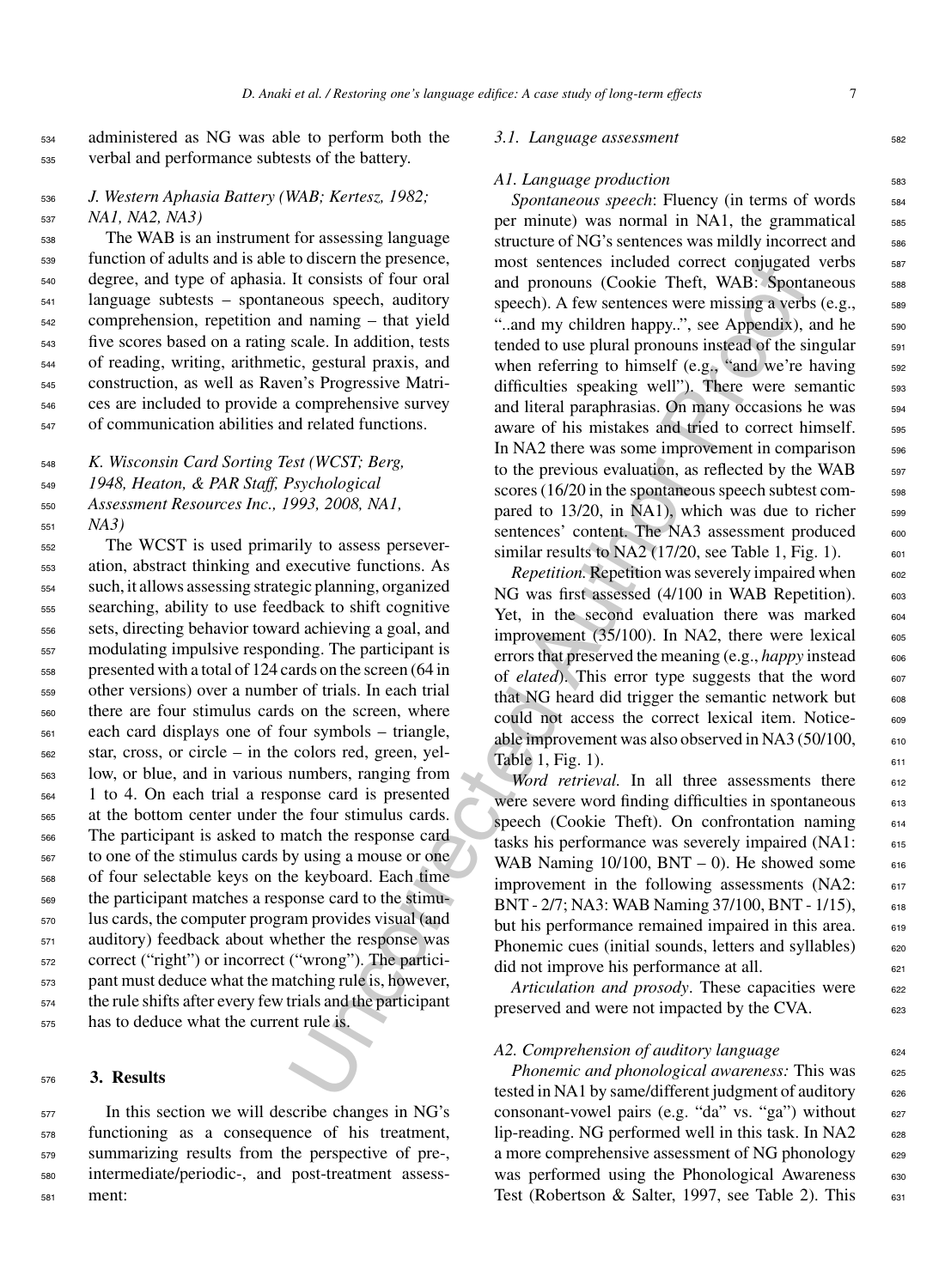| Subtest                                                                    |                                                                                                        | Dec 2000/Jan 2001                                     |       | Feb. 2003        |       | Aug. 2014        |
|----------------------------------------------------------------------------|--------------------------------------------------------------------------------------------------------|-------------------------------------------------------|-------|------------------|-------|------------------|
|                                                                            | Main                                                                                                   | Subset                                                | Main  | Subset           | Main  | Subset           |
|                                                                            | Score                                                                                                  | Score                                                 | Score | Score            | Score | Score            |
| I. Spontaneous speech (max. 20)                                            | 13                                                                                                     |                                                       | 16    |                  | 17    |                  |
| I. A. Information content (max. 10)                                        |                                                                                                        | 5                                                     |       | 8                |       | 8                |
| I. B. fluency, grammatical competence and paraphasias (max. 10)            |                                                                                                        | 8                                                     |       | 8                |       | 9                |
| II. Auditory verbal comprehension (max. 200)                               | 111                                                                                                    |                                                       | 133   |                  | 173   |                  |
| II. A. Yes/no questions (max. 60)                                          |                                                                                                        | 54                                                    |       | 57               |       | 60               |
| II. B. Auditory word recognition (max. 60)                                 |                                                                                                        | 60                                                    |       | 56               |       | 54               |
| II. C. Sequential commands (max. 80)                                       |                                                                                                        | 8                                                     |       | 20               |       | 59               |
| III. Repetition (max. 100)                                                 | 4                                                                                                      |                                                       | 35    |                  | 50    |                  |
| IV. Naming (max. 100)                                                      | 10                                                                                                     |                                                       | 12    |                  | 37    |                  |
| IV. A. Object naming (max. 60)                                             |                                                                                                        | $\boldsymbol{2}$                                      |       | n/a              |       | 21               |
| IV. B. Word Fluency (max. 20)                                              |                                                                                                        | $\boldsymbol{0}$                                      |       | 2 <sup>2</sup>   |       | $\overline{c}$   |
| IV. C. Sentence completion (max. 10)                                       |                                                                                                        | $\overline{c}$                                        |       | 4                |       | 8                |
| IV. D. Responsive speech (max. 10)                                         | 52                                                                                                     | 6                                                     | 62    | 6                | 78    | 6                |
| V. Reading (max. 100)<br>V.A. Reading comprehension of sentences (max. 40) |                                                                                                        | 22                                                    |       |                  |       | 34               |
| V.B. Reading commands (max. 20)                                            |                                                                                                        | 5                                                     |       | 32<br>6          |       | 8                |
| V.C. Written word stimulus object choice matching (max. 6)                 |                                                                                                        | 5                                                     |       | 6                |       | 6                |
| V.D. Written word stimulus picture choice matching (max. 6)                |                                                                                                        | 6                                                     |       | 6                |       | 6                |
| V.E. Picture stimulus written word choice matching (max. 6)                |                                                                                                        | 6                                                     |       | 6                |       | 6                |
| V.F. Spoken words, written word choice matching (max. 4)                   |                                                                                                        | $\overline{c}$                                        |       | 4                |       | 4                |
| V.G. Letter discrimination (max. 6)                                        |                                                                                                        | 6                                                     |       | n/a              |       | 6                |
| V.H. Spelled word recognition (max. 6)                                     |                                                                                                        |                                                       |       | $\boldsymbol{2}$ |       | 5                |
| V.L. Spelling (max. 6)                                                     |                                                                                                        |                                                       |       | $\boldsymbol{0}$ |       | 3                |
| VI. Writing (max. 100)                                                     | 28.5                                                                                                   |                                                       | 27.5  |                  | 43    |                  |
| VI.A. Writing on request (max. 6)                                          |                                                                                                        |                                                       |       | 2                |       | 3.5              |
| VI.B. Written output (max. 34)                                             |                                                                                                        | 0                                                     |       | $\boldsymbol{0}$ |       | $\boldsymbol{0}$ |
| VI.C. Writing to dictation (max. 10)                                       |                                                                                                        | $\overline{0}$                                        |       | $\theta$         |       | 0                |
| VI.D. Writing to dictation or visually presented words (max. 10)           |                                                                                                        | n/a                                                   |       | n/a              |       | 5                |
| VI.E. Alphabet and Numbers (max. 22.5)                                     |                                                                                                        | 14                                                    |       | 13               |       | 18               |
| VI.F. Dictated Letters and Numbers (max. 7.5)                              |                                                                                                        | 2.5                                                   |       | 2.5              |       | 7.5              |
| VI.G. Copying of words of sentence (max. 10)                               |                                                                                                        | 10                                                    |       | 10               |       | 9                |
| VII. Praxis (max. 10)                                                      |                                                                                                        |                                                       |       | n/a              | 10    |                  |
| VII.A. Drawing (max. 30)                                                   |                                                                                                        | 19.5                                                  |       | n/a              |       | 29               |
| VII.B. Block design                                                        |                                                                                                        | n/a                                                   |       | n/a              |       | n/a              |
| VII.C. Calculation (max. 24)                                               |                                                                                                        | 20                                                    |       | n/a              |       | 22               |
| VII.D. Raven's Colored Progressive Matrices (max. 37)                      |                                                                                                        | 35                                                    |       | n/a              |       | 35               |
|                                                                            |                                                                                                        |                                                       |       |                  |       |                  |
|                                                                            |                                                                                                        |                                                       |       |                  |       |                  |
| evaluation revealed that his phonological awareness                        |                                                                                                        | Auditory word recognition $-49$ , 56, and 54/60 in    |       |                  |       |                  |
| may have also been compromised. Although he                                |                                                                                                        | NA1, NA2, NA3 respectively).                          |       |                  |       |                  |
| was able to perform most of the rhyming, isolation                         |                                                                                                        | Syntactic comprehension: This function was mod-       |       |                  |       |                  |
| (e.g., identifying first sound in a word) and deletion                     |                                                                                                        | erately to severely impaired in NG. He had difficulty |       |                  |       |                  |
| (e.g., saying a word without one of its parts) tasks,                      |                                                                                                        | executing commands that included prepositions.        |       |                  |       |                  |
| he encountered difficulties with tasks that required                       |                                                                                                        | However, he showed marked improvement in this         |       |                  |       |                  |
| segmentation (e.g., syllables in a word) and blend-                        |                                                                                                        |                                                       |       |                  |       |                  |
|                                                                            | function in each of his two following evaluations<br>(WAB: Sequential commands $-8$ , 20 and 59 out of |                                                       |       |                  |       |                  |
| ing (e.g., integrating separate word sounds into a                         |                                                                                                        |                                                       |       |                  |       |                  |
| word).                                                                     |                                                                                                        | 80 in NA1, NA2 and NA3 respectively).                 |       |                  |       |                  |
| Semantic comprehension: NG was able to answer                              |                                                                                                        |                                                       |       |                  |       |                  |
| biographical and general knowledge yes-no questions                        |                                                                                                        | A3. Reading and writing/spelling                      |       |                  |       |                  |
| (WAB Yes/no Questions $-54$ , 57, and 60/60 in NA1,                        |                                                                                                        | Reading: This capacity was severely impaired in       |       |                  |       |                  |
|                                                                            |                                                                                                        |                                                       |       |                  |       |                  |

Table 1 NG's Performance in the Western Aphasia Battery

 evaluation revealed that his phonological awareness may have also been compromised. Although he was able to perform most of the rhyming, isolation (e.g., identifying first sound in a word) and deletion (e.g., saying a word without one of its parts) tasks, he encountered difficulties with tasks that required segmentation (e.g., syllables in a word) and blend- ing (e.g., integrating separate word sounds into a <sup>640</sup> word).

 *Semantic comprehension:* NG was able to answer biographical and general knowledge yes-no questions (WAB Yes/no Questions – 54, 57, and 60/60 in NA1, NA2, NA3 respectively). He also was competent in pointing to real and drawn objects (as well as forms, numbers, colors, directions, body parts, etc.), accord-<sup>647</sup> ing to a verbal command and did better on this section in the later assessments relative to the first (WAB

Auditory word recognition  $-49$ , 56, and 54/60 in 649  $NA1, NA2, NA3 respectively.$ 

*Syntactic comprehension:* This function was mod- 651

erately to severely impaired in NG. He had difficulty 652

executing commands that included prepositions. 653 However, he showed marked improvement in this 654 function in each of his two following evaluations  $655$ (WAB: Sequential commands  $-8$ , 20 and 59 out of 656 80 in NA1, NA2 and NA3 respectively). 657 *A3. Reading and writing/spelling* 658

*Reading:* This capacity was severely impaired in 659 NG. He could not read aloud words and had great difficulty pronouncing the sounds associated with most  $\qquad 661$ written letters. In the DAR (Roswell et al., 2005, see  $662$ Table 2), conducted in NA2, his word recognition, 663 oral reading, and spelling were at Grade 1 levels. 664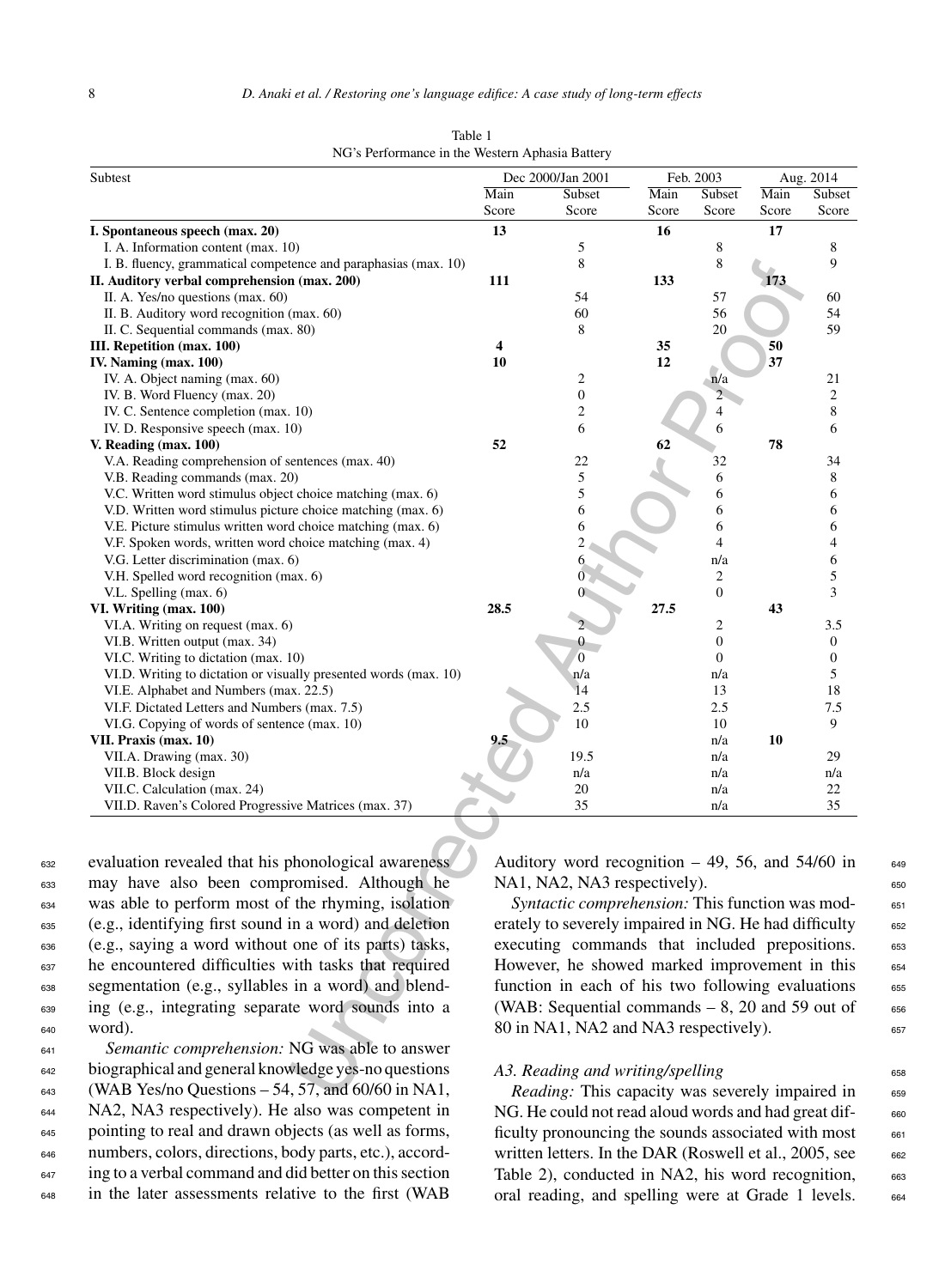

 It is important to mention that he was able from the beginning of his rehabilitation to derive meaning from written language to a certain extent, and marked improvement was seen throughout the years (WAB: Reading: 52, 62, and 78/100 in NA1,NA2 and NA3, respectively). He was able to point to a written letter <sup>671</sup> according to a verbal command (NA1: WAB: Audi- tory word recognition – 6/6 items correct). On a test that requires selecting a written word that completes a written sentence he worked slowly, but did better on each evaluation than the previous one (WAB: Read- $\epsilon_{676}$  ing: Reading comprehension of sentences – 22, 32,  $677$  34/40).

 Complex reading comprehension is, however, limited. When asked in NA1 to perform written com- mands he had difficulty doing so, probably because of the language processing difficulties mentioned earlier. Despite some improvement across each eval- uation the improvement was only negligible (WAB: Reading: Reading commands - 5, 6, 8/20). He was able to hear a non-word and choose the correct written non-word (e.g., GOB) from a list of written non- words with some accuracy. This suggests that he is capable of some phonological processing and that his reading does not rely completely on the com- bination of a relatively preserved orthographic route and extensive use of context. Comprehension of writ- ten numbers is also relatively preserved. On a simple math test he had no difficulty comprehending written

two-digit numbers (WAB: Calculation –20/24 (NA1). <sup>694</sup> In the 2014 evaluation, his level had further improved, 695 receiving 22 out of 24 on the same calculation task.  $\qquad \qquad$ 

*Writing (letters and numbers)*: Writing was also 697 originally severely impaired but improved through-<br>
<sub>698</sub> out the years (WAB: Writing: 28.5, 27.5, and 43/100 699 in NA1, NA2 and NA3, respectively). NG is able  $700$ to write his own name (WAB: Writing: Writing on  $_{701}$ request) but cannot write letters to dictation (e.g.  $\frac{702}{60}$ WAB: Writing: Writing to dictation – he scored 0 on  $\frac{703}{703}$ all three assessments). In his first two assessments,  $704$ NG could not spell words orally or use cut-out letters  $\frac{705}{205}$ to create written words (WAB: Writing: Writing of  $_{706}$ dictated or visually-presented words  $-0$  score), but  $707$ this had improved to  $5/10$  in his 2014 assessment.  $708$ Although this does not constitute writing, he could  $\frac{708}{708}$ copy a sentence in all evaluations (WAB: Writing:  $<sub>710</sub>$ </sub> Copying of words in a sentence).  $\frac{711}{20}$ 

Writing numbers is moderately impaired. He was  $_{712}$ able to write digits between  $1 - 20$ , displaying his  $713$ highest score in the third assessment (WAB: Writing: Alphabet and numbers  $-14$ , 13, 18/22.5). He  $715$ wrote 2-digit numbers to dictation without difficulty  $\frac{716}{2}$ but made mistakes on longer numbers (WAB: Writing: Dictated letters and numbers  $-2.5/7.5$  on both  $_{718}$ NA1 and NA2. Part of the difficulty was with retaining the numbers in short-term memory. However, he  $\frac{720}{200}$ showed marked improvement on this subtest in 2014,  $\frac{721}{721}$ receiving a full score.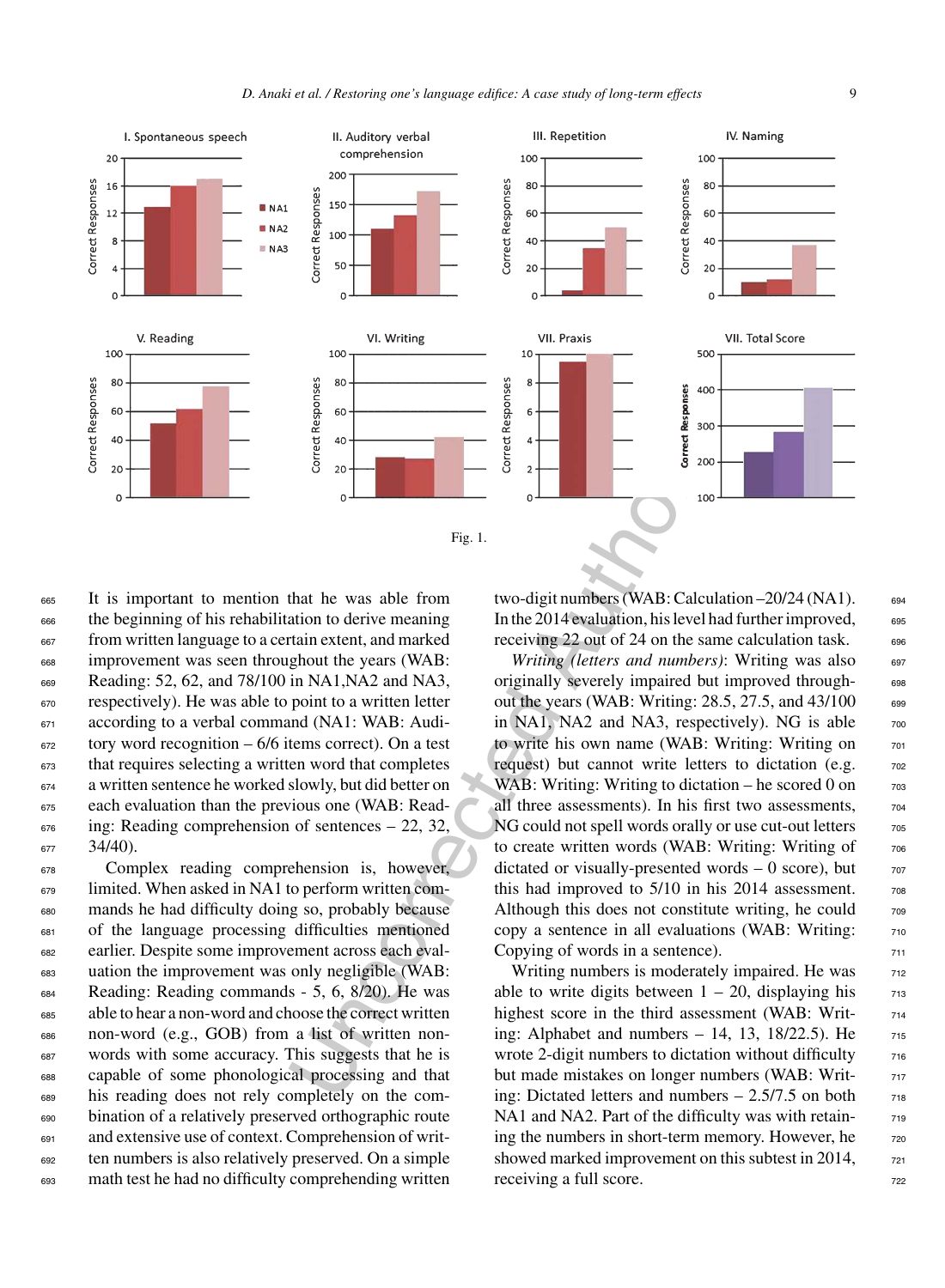Table 2 Summary Report of the Phonological Awareness Test (Robertson & Salter, 1997) and the Diagnostic Assessments of Reading (Roswell, Chall, Curtis & Kearns, 2005)

| Phonological Awareness Test |                        |
|-----------------------------|------------------------|
| Rhyming                     | 16/20                  |
| Segmentation                | 9/20                   |
| Isolation                   | 19/25                  |
| Deletion                    | 2/2                    |
| Substitution                | n/a                    |
| Blending                    | n/a                    |
| DAR                         |                        |
|                             | Grade equivalent level |
| Word recognition            | $1 - 1$                |
| Oral reading                | $1 - 1$                |
| Reading Comprehension       | $\leq$ 3               |
| Spelling                    | $1 - 1$                |
| Vocabulary                  | 11/12                  |

#### <sup>723</sup> *3.2. Intellectual functioning*

 During the initial assessment (NA1) it was impos- sible to compute an intelligence quotient due to NG's severe language impairments, which rendered him grossly impaired. In fact, scores were produced and calculated solely for 3 subtests, where language involvement was minimal (Block Design, Object Assembly, and Digit Symbol; see Table 3). However, in the final assessment conducted in 2014 (NA3), NG's performance was much improved and he was able to perform most of the sub-tests in the WAIS. His overall intelligence quotient was low average (FSIQ = 81, 10th percentile). He performed much  $_{736}$  better on the performance tasks (PIQ = 95, 37<sup>th</sup> per- centile, average), than on the verbal tasks (VIQ = 73, 4th percentile, borderline), due to his persisting lin- guistic difficulties. In the RCPM his performance was almost perfect in both NA1 and NA3 (35/36).

#### <sup>741</sup> *3.3. Visuo-spatial functions*

 Object and line drawing identification were pre- served in NA1. His performance on construction tasks was within normal limits (WAIS-R: Block design, Scaled score (SS) = 6, Object Assembly, SS = 9). It was, however, lower than expected, based on his pre- morbid level of functioning and profession. On the Block Design subtest he performed slowly and only got a time bonus on one of the items. He constructed all nine items but exceeded the limit on the last three. On the Object Assembly subtest he had difficulty identifying one of the items according to its scat- tered parts and performed slowly. In the ROCFT Copy subtest he scored 36/36 (>99 percentile). A significant improvement was observed in NA3 (WAIS-R:  $\frac{755}{755}$ Block design,  $SS = 10$ , Object Assembly,  $SS = 12$ ). 756 In the ROCFT Copy subtest he scored  $34/36$  ( $>99$   $757$ percentile).

#### 3.4. Learning/memory processes 759

 $NG's$  ability to acquire novel information and his  $760$ memory capacities were affected by his CVA. However, it should be noted that it was not possible to  $\frac{762}{66}$ gauge accurately his abilities in this domain because  $\frac{763}{60}$ of his linguistic difficulties. Thus, the impaired results <sup>764</sup> indicating difficulties in episodic memory should be  $\frac{765}{65}$ treated with caution.

*Learning Processes:* In both NA1 and NA3 NG's  $767$ performance improved throughout trials despite the  $\frac{768}{660}$ initial low number of items recalled. Due to the lack of  $_{769}$ normative data it is impossible to assess the learning  $\frac{770}{770}$ curve of the FOME but in the RAVLT his performance  $\frac{771}{771}$ was average (43 percentile, Table 4).  $\frac{772}{272}$ 

*Memory*: His recall performance was impaired 773 both in NA1 and NA3. This is not surprising in  $774$ light of the verbal assessment measure used in 775 NA3 (RAVLT). Yet, his performance was compromised also in NA1 where naming was not necessary.  $\frac{777}{277}$ However, when assessing his performance with a  $778$ recognition task he achieved full accuracy in both  $779$ NA1 and NA3. In addition, in contrast to his difficulties in verbal memory his visual memory, assessed 781 with the ROCFT (immediate recall), was intact in 782 both NA1 (28/36, 82-89% percentile) and NA3 783  $(18/36, 41-59)$  percentile, Table 4).

#### *3.5. Executive & Attentional Processes* <sup>785</sup>

NG's ability to acquire novel information<br>  $^{19/22}$ <br>
22<br>
22<br>
22<br>
22<br>
23<br>
23<br>
Cirals memory capacities were affected by his common<br>
ever, it should be noted that it was not possible.<br>
Circle equivalent level<br>
23<br>
circle *Abstract thinking*&*response set shifting*: NG com- <sup>786</sup> pleted the same number of categories in the WCST  $\frac{787}{787}$ in both NA1 and NA3 ( $N=4$ , Table 5). Yet, his performance in NA3 is better compared to NA1  $(>16$  789 vs.  $11-16$  percentiles), since the short version of  $790$ the WCST (consisting of 64 cards) was adminis- <sup>791</sup> tered in the NA3 assessment while the long version 792  $(124 \text{ cards})$  in the NA1 assessment. Improvements  $793$ were also observed in other parameters of the WCST,  $_{794}$ such as the total errors (from 19 in NA1 to 58 per-<br>  $795$ centiles in NA2), perseverative errors (from 19 to 58  $\frac{796}{7}$ percentiles), non-perseverative errors (from 19 to 58  $\frac{797}{797}$ percentiles) and learning to learn (from  $2-5$  to  $>16$  798 percentiles).

> *Working memory (WM)*: This process could not some have been evaluated in its usual verbal sense in  $801$ NA1. Yet, there was evidence at the time that there  $802$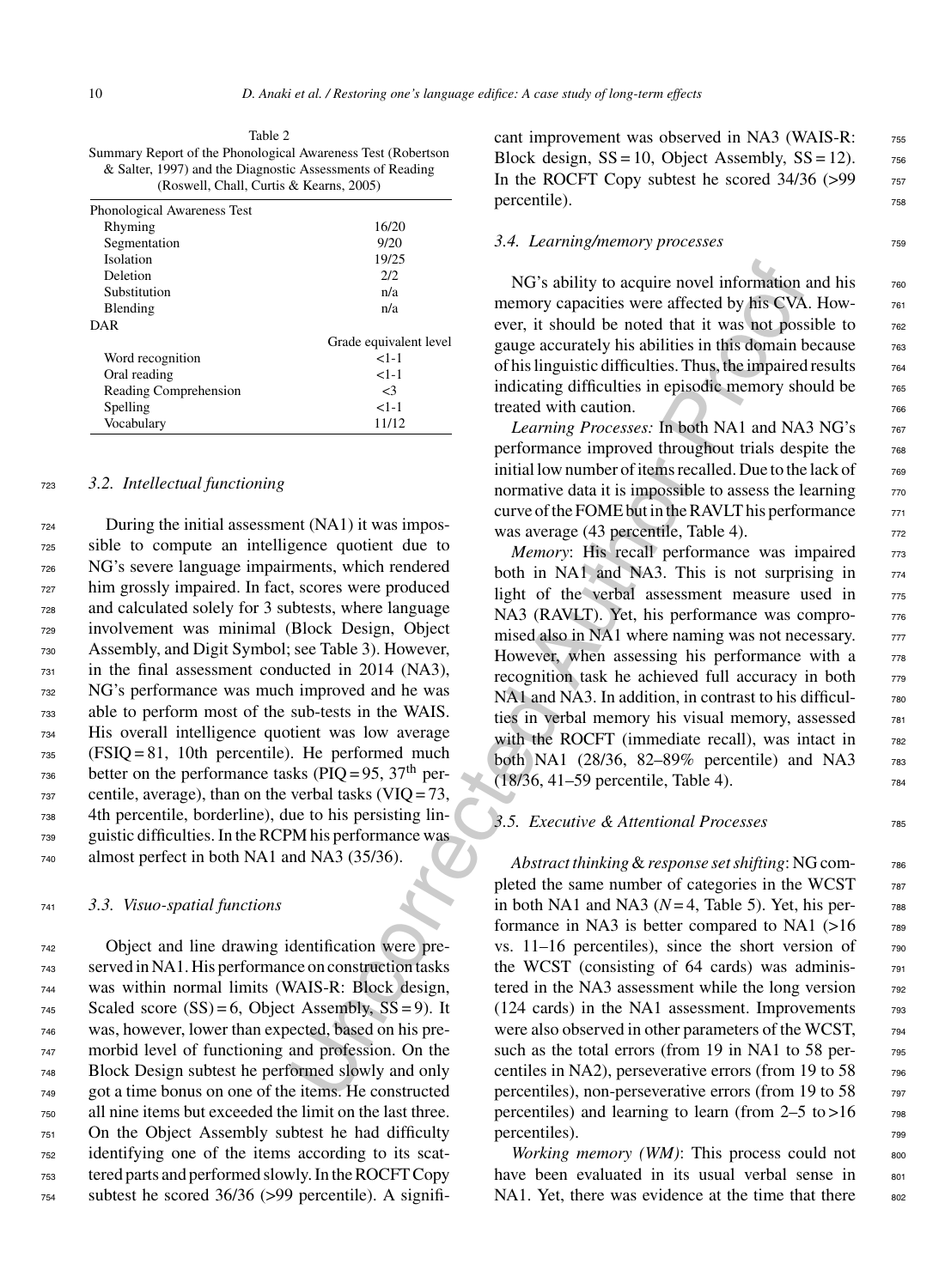|                                                                                                                                                                                                                                                                                                                      | 2000/1                                                         | 2014                       |                  |                         |                               |
|----------------------------------------------------------------------------------------------------------------------------------------------------------------------------------------------------------------------------------------------------------------------------------------------------------------------|----------------------------------------------------------------|----------------------------|------------------|-------------------------|-------------------------------|
| Subtest                                                                                                                                                                                                                                                                                                              | Age-Adjusted                                                   | Age-Adjusted               |                  |                         |                               |
|                                                                                                                                                                                                                                                                                                                      | <b>Scaled Score</b>                                            | <b>Scaled Score</b>        |                  |                         |                               |
| Picture Completion                                                                                                                                                                                                                                                                                                   |                                                                | 10                         |                  |                         |                               |
| Vocabulary                                                                                                                                                                                                                                                                                                           |                                                                | 10                         |                  |                         |                               |
| Digit Symbol-Coding                                                                                                                                                                                                                                                                                                  | 5                                                              | 5                          |                  |                         |                               |
| Similarities                                                                                                                                                                                                                                                                                                         |                                                                | 3                          |                  |                         |                               |
| <b>Block Design</b>                                                                                                                                                                                                                                                                                                  | 6                                                              | 10                         |                  |                         |                               |
| Arithmetic                                                                                                                                                                                                                                                                                                           |                                                                | 3                          |                  |                         |                               |
| Matrix Reasoning                                                                                                                                                                                                                                                                                                     |                                                                | 14                         |                  |                         |                               |
| Picture Arrangement                                                                                                                                                                                                                                                                                                  |                                                                | 8                          |                  |                         |                               |
| Comprehension                                                                                                                                                                                                                                                                                                        |                                                                | 6                          |                  |                         |                               |
| Symbol Search                                                                                                                                                                                                                                                                                                        |                                                                | 3                          |                  |                         |                               |
| <b>Object Assembly</b>                                                                                                                                                                                                                                                                                               | 9                                                              | 12                         |                  |                         |                               |
| 2014                                                                                                                                                                                                                                                                                                                 | <b>IQ/Index Scores</b>                                         | Percentiles                | 95% CI           | Qualitative Description |                               |
| <b>FSIQ</b>                                                                                                                                                                                                                                                                                                          | 81                                                             | 10                         | $77 - 85$        | Low average             |                               |
| <b>PIQ</b>                                                                                                                                                                                                                                                                                                           | 95                                                             | 37                         | 89-102           | Average                 |                               |
| VIQ                                                                                                                                                                                                                                                                                                                  | 73                                                             | $\overline{4}$             | $69 - 79$        | Low                     |                               |
| Verbal Comprehension Index                                                                                                                                                                                                                                                                                           | 82                                                             | 12                         | $77 - 88$        | Low average             |                               |
| Perceptual Organization Index                                                                                                                                                                                                                                                                                        | 107                                                            | 68                         | 99–114           | Average                 |                               |
| Working Memory Index                                                                                                                                                                                                                                                                                                 | 57                                                             | 0.2                        | 53–66            | Very low                |                               |
| Processing Speed Index                                                                                                                                                                                                                                                                                               | 69                                                             | 2                          | 64–82            | Low                     |                               |
|                                                                                                                                                                                                                                                                                                                      |                                                                |                            |                  |                         |                               |
|                                                                                                                                                                                                                                                                                                                      |                                                                |                            |                  |                         |                               |
|                                                                                                                                                                                                                                                                                                                      |                                                                | Table 4                    |                  |                         |                               |
|                                                                                                                                                                                                                                                                                                                      | NG memory performance in the FOME (2000/1) and the AVLT (2014) |                            |                  |                         |                               |
|                                                                                                                                                                                                                                                                                                                      | <b>FOME 2000/1</b>                                             | Percentiles                | <b>AVLT 2014</b> |                         | Percentiles                   |
|                                                                                                                                                                                                                                                                                                                      |                                                                |                            |                  |                         |                               |
|                                                                                                                                                                                                                                                                                                                      | 5                                                              |                            | $\mathfrak{2}$   |                         | $\mathbf{1}$                  |
|                                                                                                                                                                                                                                                                                                                      | 7                                                              |                            | 4                |                         | 2                             |
|                                                                                                                                                                                                                                                                                                                      | 8                                                              | $11*$                      | 5                |                         | <1                            |
|                                                                                                                                                                                                                                                                                                                      | 6                                                              |                            | 5                |                         | <1                            |
|                                                                                                                                                                                                                                                                                                                      | 9                                                              |                            | 6                |                         | 1                             |
|                                                                                                                                                                                                                                                                                                                      |                                                                |                            | 1                |                         | <1                            |
| Trial 1<br>Trial 2<br>Trial 3<br>Trial 4<br>Trial 5<br>Trial 6 (List B)<br>Trial 7 (List A)                                                                                                                                                                                                                          |                                                                |                            | 6                |                         | 12                            |
| Delayed Recall                                                                                                                                                                                                                                                                                                       | 7                                                              |                            | 6                |                         | 7                             |
|                                                                                                                                                                                                                                                                                                                      | 3/3                                                            |                            | 15/15            |                         | 96                            |
| Recognition<br>Note. *Based on Ganguli et al. (2010) norms of sum of three learning trials.                                                                                                                                                                                                                          |                                                                |                            |                  |                         |                               |
|                                                                                                                                                                                                                                                                                                                      |                                                                |                            |                  |                         |                               |
|                                                                                                                                                                                                                                                                                                                      |                                                                | Table 5                    |                  |                         |                               |
|                                                                                                                                                                                                                                                                                                                      |                                                                | NG performance in the WCST |                  |                         |                               |
|                                                                                                                                                                                                                                                                                                                      | Raw Scores 2000/1                                              | %iles                      |                  | Raw Scores 2014         | %iles                         |
|                                                                                                                                                                                                                                                                                                                      | $102*$                                                         |                            |                  | 64                      |                               |
|                                                                                                                                                                                                                                                                                                                      | $72^{\circ}$                                                   |                            |                  | 51                      |                               |
|                                                                                                                                                                                                                                                                                                                      | 30                                                             | 19                         |                  | 13                      | 58                            |
|                                                                                                                                                                                                                                                                                                                      | 11                                                             | 42                         |                  | 6                       | 86                            |
|                                                                                                                                                                                                                                                                                                                      | 11                                                             | 37                         |                  | 6                       | 79                            |
|                                                                                                                                                                                                                                                                                                                      | 19                                                             | 8                          |                  | 7                       |                               |
|                                                                                                                                                                                                                                                                                                                      | 66                                                             | 25                         |                  | 48                      |                               |
|                                                                                                                                                                                                                                                                                                                      | $\overline{4}$                                                 | $11 - 16$                  |                  | $\overline{4}$          |                               |
|                                                                                                                                                                                                                                                                                                                      | 11                                                             |                            | >16              | 14                      |                               |
| <b>WCST Scores</b><br><b>Trials Administered</b><br><b>Total Correct</b><br>Total Errors (%)<br>Perseverative Responses (%)<br>Perseverative Errors<br>Nonperseverative Errors $(\%)$<br>Conceptual Level Responses (%)<br><b>Categories Completed</b><br>Trials to Complete 1st Category<br>Failure to Maintain Set | 2<br>$-14.92$                                                  | >16<br>$2 - 5$             |                  | $\mathbf{1}$            | 42<br>63<br>>16<br>>16<br>>16 |

Table 3 WAIS Subtests and Index/IQ Scores Summary (WAIS-R in 2001, WAIS-III in 2014)

Table 4 NG memory performance in the FOME (2000/1) and the AVLT (2014)

|                  | <b>FOME 2000/1</b> | Percentiles | <b>AVLT 2014</b> | Percentiles |
|------------------|--------------------|-------------|------------------|-------------|
| Trial 1          |                    |             |                  |             |
| Trial 2          |                    |             |                  |             |
| Trial 3          |                    | $11*$       |                  |             |
| Trial 4          |                    |             |                  | <1          |
| Trial 5          |                    |             | n                |             |
| Trial 6 (List B) |                    |             |                  | <1          |
| Trial 7 (List A) |                    |             |                  | 12          |
| Delayed Recall   |                    |             | h                |             |
| Recognition      | 3/3                |             | 15/15            | 96          |

| Table 5                    |  |
|----------------------------|--|
| NG performance in the WCST |  |

| <b>WCST Scores</b>                | Raw Scores 2000/1 | $\%$ iles | Raw Scores 2014 | %iles |  |
|-----------------------------------|-------------------|-----------|-----------------|-------|--|
| <b>Trials Administered</b>        | $102*$            |           | 64              |       |  |
| <b>Total Correct</b>              | 72.               |           | 51              |       |  |
| Total Errors (%)                  | 30                | 19        | 13              | 58    |  |
| Perseverative Responses (%)       | 11                | 42        | h               | 86    |  |
| <b>Perseverative Errors</b>       | 11                | 37        |                 | 79    |  |
| Nonperseverative Errors $(\%)$    | 19                |           |                 | 42    |  |
| Conceptual Level Responses $(\%)$ | 66                | 25        | 48              | 63    |  |
| Categories Completed              |                   | $11 - 16$ |                 | >16   |  |
| Trials to Complete 1st Category   |                   | >16       | 14              | >16   |  |
| Failure to Maintain Set           |                   | >16       |                 | >16   |  |
| Learning to Learn                 | $-14.92$          | $2 - 5$   | 4.40            | >16   |  |

 are difficulties in this area in its broader sense. For example, in the WCST there were difficulties maintaining set (% Conceptual level responses – 25 percentile). In addition, on the FOME there was some difficulty keeping track of objects he had already recalled within the same trial (judging by the repeti-<br>sos tion errors). This may be connected to oscillations in concentration and to difficulty using short-term phonological memory as a buffer that stores infor-<br>mation in a phonological code, thus enabling the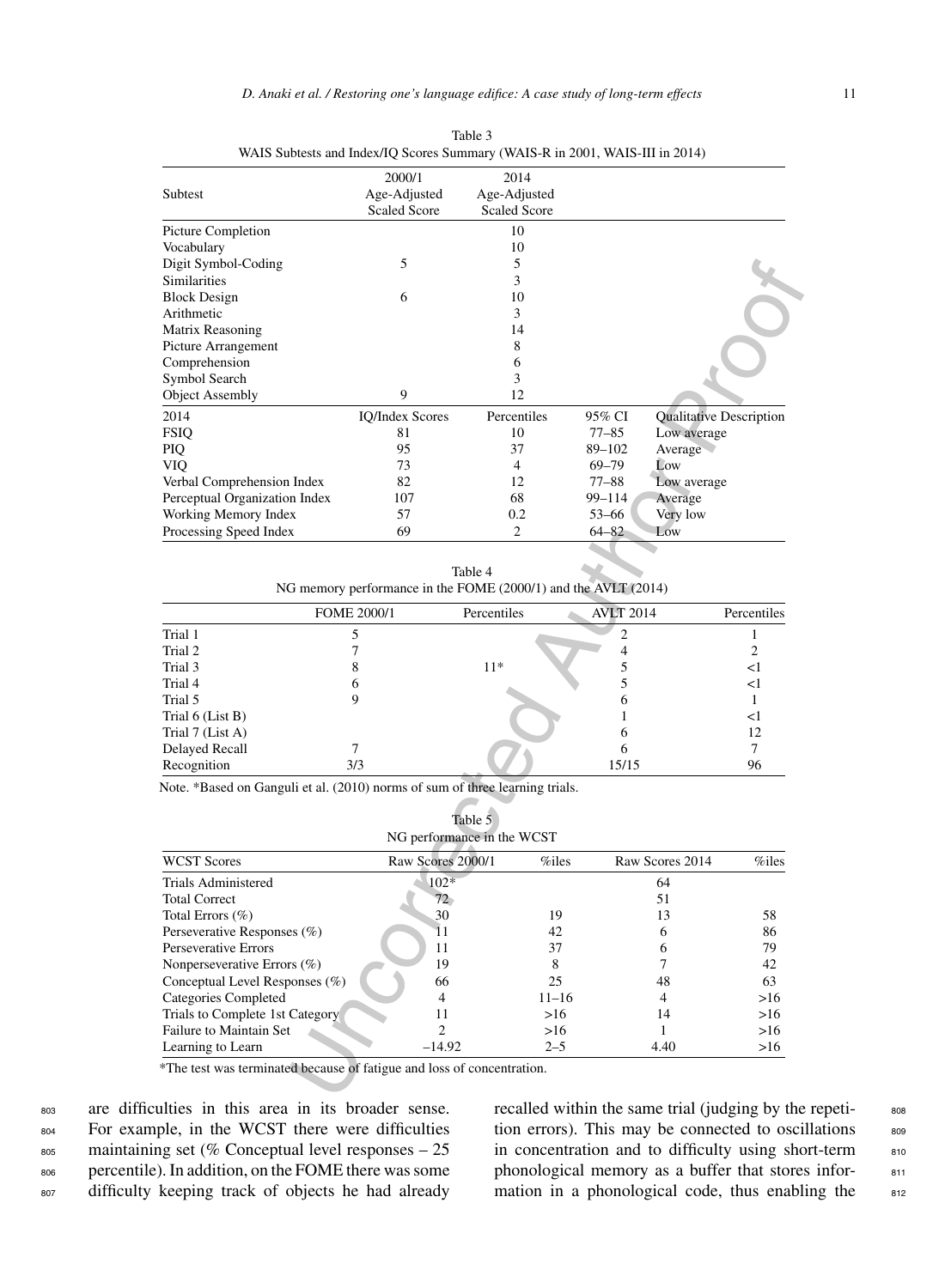<sup>813</sup> simultaneous manipulation of information (e.g. on 814 the WCST: storing the name of the sorting strat-815 egy while analyzing the current sorting problem). In <sup>816</sup> NA3 some improvement was observed in working 817 memory: NG indices in the WCST showed that he 818 was more able to maintain set (% Conceptual level <sup>819</sup> responses – 68 percentile). Yet, his WM index in the <sup>820</sup> WAIS-III was still very low (<1 percentile).

#### <sup>821</sup> **4. Discussion**

822 The present study presents a long-term ther-823 apy and follow-up, extending approximately fifteen years, of NG, who suffered a left hemorrhagic cere- brovascular accident (CVA) at the age of 53. As a result of his CVA, significant language compre-827 hension and production impairments, in addition to alexia and agraphia, were observed. He was first treated at the hospital's rehabilitative unit. He later received intensive rehabilitative treatment at the Cen- ter for Cognitive Rehabilitation of the Brain Injured at the Feuerstein Institute (FI) for several years (2001–2010).

834 As reflected on the range of tests administered, 835 NG has made huge progress in his therapy. He has advanced greatly in his language capacities. His con-837 versation skills have significantly improved and he has made much progress in his ability to repeat words. He has improved his word-finding abilities (less paragrammatism and circumlocutions) and he can successfully discuss different topics using sub- stantive vocabulary to get to his point. He has shown marked improvement in his reading and writing. He can now associate letters with their sounds in order to orally read a written word, read aloud simple sentences and write simple words from visual rep- resentation. In addition, NG can write new words 848 from dictation via phoneme–grapheme conversion. 849 This amelioration is expressed in the rise of both the aphasia quotient and cortical quotient in the 851 WAB (39.9, 54.7 and 68.9 aphasia quotient and 42.6, 43.0 and 65.3 cortical quotient in NA1, NA2, <sup>853</sup> NA3).

 NG's short-term memory recall remains impaired but his recognition and visual memory capabilities are intact. NG also shows high levels of abstract think-857 ing. NG's overall improvement is most obvious when comparing his scores in general intelligence (WAIS). In the first assessment, approximately 7 months after 860 his CVA, NG was only able to complete 3 non-verbal 861 subtests. However, in the final assessment in 2014,

not only did his scores on these 3 subtests increase,  $862$ but he was able to perform most of the sub-tests. 863

NG still suffers from word finding difficulties and 864 finds confrontation naming tasks a challenge; however, he is cognizant of these difficulties and tries hard  $866$ to correct himself. There still remains some semantic  $867$ and literal paraphasias in his spontaneous speech and <sup>868</sup> he displays difficulties in self-monitoring of grammatical errors and understanding of complex speech.  $870$ When conversing with others, the speaker's pace of  $871$ speech has to be slower than normal to allow  $NG$  872 more processing time and his short term memory is 873 still impaired.

NG has also succeeded in recovering his functionality and adaptability. He has returned to work in his  $876$ architectural firm, and he functions on a high level on 877 a day to day basis. He is generally independent, does  $878$ not need accompaniment, drives by himself, makes 879 telephone calls, corresponds with clients and continues to work on prestigious projects.

Research has revealed that therapy for chronic 882 aphasia is more effective if sufficiently prolonged or  $883$ intensive (Basso & Macis, 2011). This is a crucial  $884$ aspect of the application of MLE oriented treatment, 885 particularly as it involved the application of FIE. 886 In one review, Bhogal, Teasell & Speechley  $(2003)$  887 found that significant treatment effects resulted when  $\qquad$  888 intensive (at least 8.8 hours per week) training was 889 provided for a total of approximately 100 hours. This 890 was certainly the case for the treatment of NG's 891 chronic aphasia as he received intensive weekly ther-<br>s92 apy extending almost 15 years.

et, his WM index in the and literal paraphaisas in his spontaneous speech<br>
cel percentile).<br>
Cel percentile,<br>
and ideral parameterizating of complex-<br>
when conversing with others, the speaker's speech has to be slower than Speech therapy is the most effective form of rehabilitation for most aphasic patients (Barisa, Noggle, 895 Salisbury & Boseck, 2015). Most patients receive  $896$ conventional speech therapy targeting the particular 897 areas of difficulty. The development and applica-<br>s98 tion of NG's individual speech therapy focused on 899 his specific deficits. Efforts were made to improve 900 his word finding difficulties, repetition and conversa- 901 tional skills and to link them to cognitive strategies  $\frac{902}{200}$ such as finding the main ideas in the language, widen-<br>903 ing his mental field, gathering relevant information in  $\frac{904}{200}$ a systematic manner, and the like. As noted above,  $\qquad$  905 this individual-focused therapy had a tremendous 906 effect on his language skills. Positive effects of this 907 type of treatment have also been documented in the 908 literature (e.g. Brady et al., 2012).

> Another method of treatment for chronic aphasia 910 is tele-therapy. This is the use of telecommunica- <sup>911</sup> tions technologies to connect a clinician with remote  $_{912}$ clients, or use of web-based or app-based exercises 913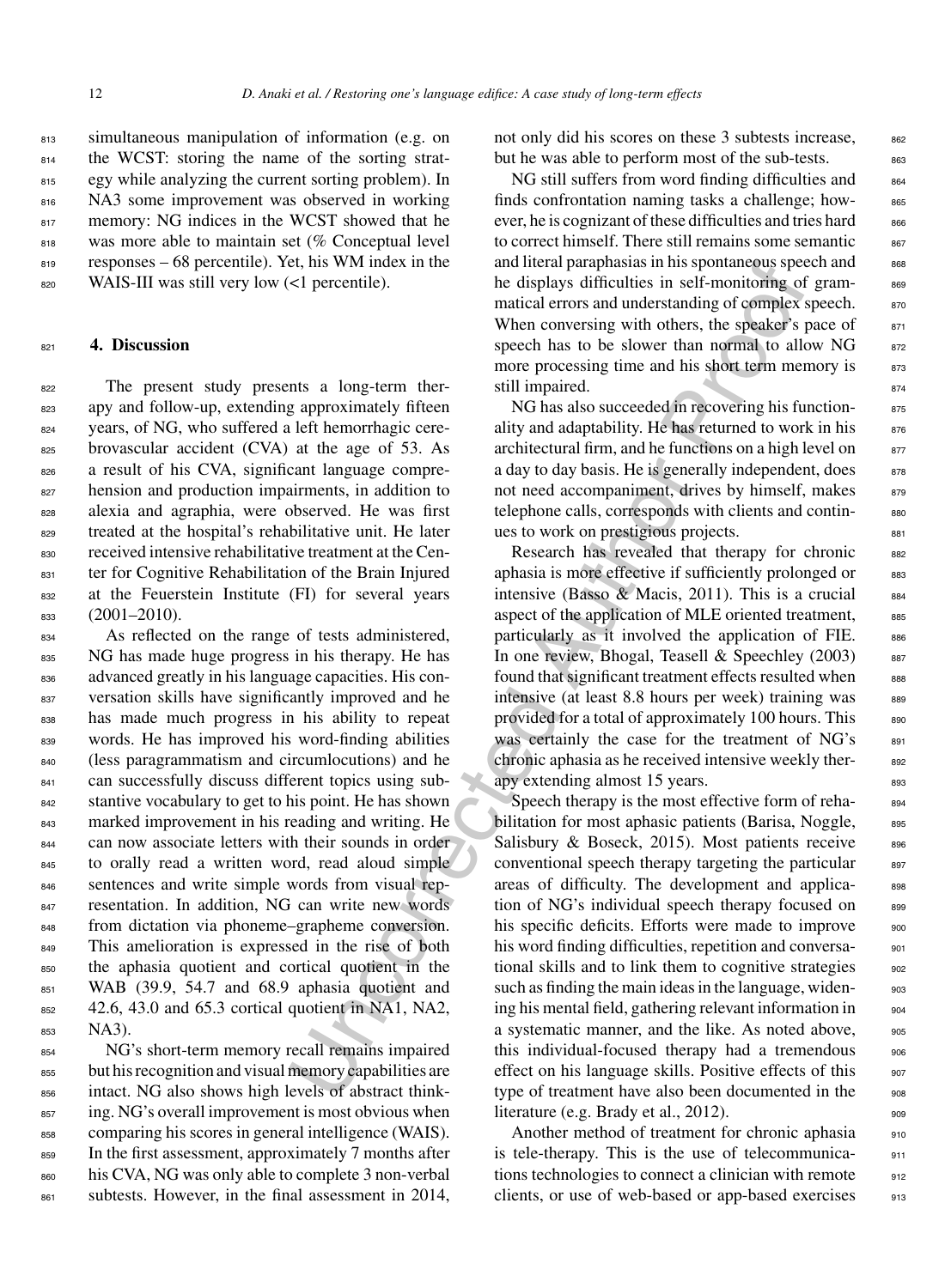for independent work, which clients can access when-915 ever they like (Steele et al., 2014). NG uses phone applications to assist him with his language diffi- culties and to improve his functioning (e.g., an app called "Speak It" helps him read). Technology, such as text to audio software, was also used in therapy to aid him with conversation skills, and in his pro- fessional life. In the early stages of the use of these applications, he was mediated to plan their use, con- nect them to goals and desired outcomes, and review his decisions regarding when and how to use them. In a recent review on aphasia tele-rehabilitation, it was concluded that tele-practice has demonstrated its viability as a method of service delivery to apha- sic patients (Hall et al., 2013). A study by Steele et al., (2014) found marked improvement in subjects' functional communication and feelings of confidence 931 following treatment combining tele-therapy and on- line language exercises. This was clearly evident in NG's use of them.

<sup>934</sup> In addition, functional communication is maxi-<sup>935</sup> mized when therapy for aphasia involves the patient 936 and the family/caregiver (Brady et al., 2012). NG's 937 wife was highly involved in his therapeutic process; <sup>938</sup> she accompanied her husband to sessions for the first <sup>939</sup> year of treatment, assisted him with exercises per-<sup>940</sup> formed at home, and provided him with emotional 941 support throughout the whole process. Therapy that 942 acknowledges the role of the caregiver of the patient <sup>943</sup> generally has a positive impact on quality of life and 944 communication (Sorin-Peters, 2004).

 The structure and format of therapy that NG 946 received at the FI, namely, the Mediated Learning 947 Experience and the Feuerstein Instrumental Enrich- ment Program, acted as catalysts in his rehabilitation. 949 This style of therapy improved NG's functioning by making use of his strengths and working on the areas that were damaged. Use of state of the art equipment and reference to mathematical skills specific to his field made NG feel that he was able to perform, and helped him rebuild his confidence. Tasks that proved too difficult to him were bypassed by using strategies to intellectually stimulate him in other ways. He was then able to transfer what he learned to other areas of functioning. His wife reported that the hope that NG was given alongside the effectiveness of the MLE method helped her husband bridge the gap between 961 where he was and where he wanted to be. This created optimism in NG which ultimately led to his marked improvement in language. The contribution of inten- sity and prolonged therapy using IE and the MLE was therefore central to NG's improvement.

#### **Conflict of interest** 965

The authors have no conflict of interest to report. 966

#### **References** 967

- is Sing of the plane an[d](https://www.uwo.ca/fhs/lwm/ebp/reviews/2010-11/Cermak.pdf) his proposed and the plane in the special of the plane interesting of the use of the set of the plane interesting of the plane interesting and how to use them. The plane interesting and the condit Allen, L., Mehta, S., McClure, J. A., & Teasell, R. (2012). Thera- 968 peutic interventions for aphasia initiated more than six months 969 post stroke: A review of the evidence. *Topics in Stroke Reha-* <sup>970</sup> *bilitation 19*(6), 523-535. 971 Barisa, M. T., Noggle, C. A., Salisbury, D. B., & Boseck, J. J. 972 (2013). Rehabilitation of aphasia. In C. A. Noggle & R. S.  $973$ Dean (Eds.), *Neurological Rehabilitation* (pp. 48-62). New 974 York, NY: Springer Publishing Company. 975 Basso, A., & Macis, M. (2011). Therapy efficacy in chronic apha- 976 sia. *Behavioral Neurology, 24*(4), 317-325. <sup>977</sup> Benson, D. F., & Ardila, A. (1996). Aphasia: A clinical perspective. 978 New York, NY: Oxford University Press. 979 Berg, E.A. (1948). A simple objective treatment for measuring 980 flexibility in thinking. *Journal of General Psychology, 39,* 15- <sup>981</sup>  $22.$  982 Bhogal, S. K., Teasell, R., & Speechley, M. (2003). Intensity of 983 aphasia therapy, impact of recovery. *Stroke, 34*(4), 987-993. <sup>984</sup> Brady, M. C., Kelly, H., Godwin, J., Enderby, P. (2012). Speech 985 and language therapy for aphasia following stroke. *Cochrane* 986 *Database of Systematic Reviews.* Cermak, C. (2011). *The efficacy of group therapy for adults* <sup>988</sup> with chronic aphasia. (Master's thesis, University of West-<br>989 ern Ontario, Canada). Retrieved from [https://www.uwo.ca/](https://www.uwo.ca/fhs/lwm/ebp/reviews/2010-11/Cermak.pdf) 990 fhs/lwm/ebp/reviews/2010-11/Cermak.pdf <sup>991</sup> Cherney, L. R., Patterson, J. P., Raymer, A, Frymark, T. & School- <sup>992</sup> ing, T. (2008). Evidence-based systematic review: Effects of 993 intensity of treatment and constraint-induced language therapy 994 for individuals with stroke-induced aphasia. *Journal of Speech,* <sup>995</sup> *Language and Hearing Research 51(5), 1282-99.* 996 Cicerone, K. D., Langenbahn, D. M., Braden, C., Malec, J. F., <sup>997</sup> Kalmar, K., Fraas, M., et al. (2011). Evidence-based cogni- 998 tive rehabilitation: Updated review of the literature from 2003 999 through 2008. *Archives of Physical Medicine and Rehabilita-* <sup>1000</sup> *tion, 92*(4), 519-30. 1001 Damasio, A., & Damasio, H. (2000). Aphasia and the neural basis 1002 of language. In M. Mesulam (Ed.), *Principles of behavioral* <sup>1003</sup> and cognitive neurology (2nd ed., pp. 294-310). New York, 1004 NY: Oxford University Press. 1005 Davis, A., (1986). Pragmatics and treatment. In R. Chapey (Ed.), 1006 *Language intervention strategies in adult aphasia* (pp. 251- <sup>1007</sup> 265). Baltimore, MD: Williams & Wilkins. 1008
	- DiFrancesco, S. (2013). *Intensive language action therapy* <sup>1009</sup> and recovery in chronic aphasia. (Master's thesis, Anglia 1010 Ruskin University, Cambridge, UK). Retrieved from [http://](http://angliaruskin.openrepository.com/arro/bitstream/10540/317215/1/Stephanie+Difrancesco+Thesis.pdf) <sup>1011</sup> [angliaruskin.openrepository.com/arro/bitstream/10540/317](http://angliaruskin.openrepository.com/arro/bitstream/10540/317215/1/Stephanie+Difrancesco+Thesis.pdf) 1012 215/1/Stephanie+Difrancesco+Thesis.pdf <sup>1013</sup>
	- Dijkerman, H. C., Wood, V. A., Hewer, R. L. (1996). Long-term 1014 outcome after discharge from a stroke rehabilitation unit. *Jour-* <sup>1015</sup> *nal of the Royal College of Physicians London, 30(6), 538-46.* 1016
	- Elman, R., & Bernstein-Ellis, E. (1999). The efficacy of group com- <sup>1017</sup> munication treatment in adults with chronic aphasia. *Journal* 1018 *of Speech, Language, and Hearing Research, 42*(2), 411-419. <sup>1019</sup>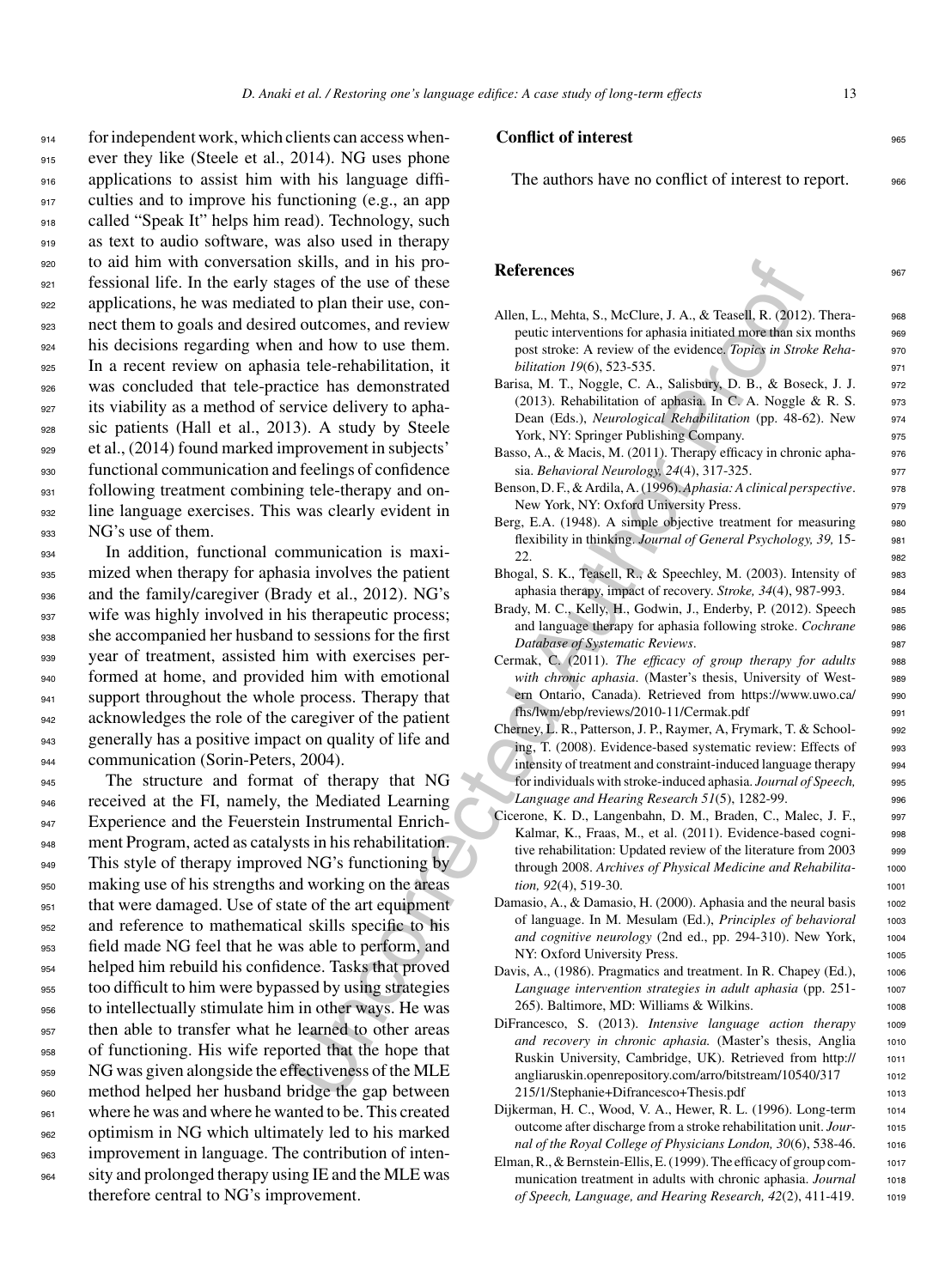- <sup>1020</sup> Feuerstein, R., Falik, L., Rand, Y., & Feuerstein, R. (2006). Cre-<sup>1021</sup> ating and *enhancing cognitive modifiability: The Feuerstein* <sup>1022</sup> *Instrumental Enrichment program: Part I, theoretical and con-*<sup>1023</sup> *ceptual foundations: Part II, practical applications of the* <sup>1024</sup> *Feuerstein Instrumental Enrichment program*. ICELP Publi-<sup>1025</sup> cations.
- <sup>1026</sup> Feuerstein, R., Feuerstein, R. & Falik, L. H. (2010). *Beyond* <sup>1027</sup> *smarter: Mediated learning and the brain*'*s capacity to change*. <sup>1028</sup> New York, NY: Teachers College Press.
- <sup>1029</sup> Feuerstein, R., Feuerstein, R. S., Falik, L. H. & Rand, Y. (2002). <sup>1030</sup> The dynamic *assessment of cognitive modifiability: The Learn-*<sup>1031</sup> *ing Propensity Assessment Device: Theory, instruments and* <sup>1032</sup> *techniques.* Jerusalem, Israel: ICELP Press.
- <sup>1033</sup> Fuld, P. A. (1980). Guaranteed stimulus-processing in the evalua-<sup>1034</sup> tion of memory and learning. *Cortex*, *16*(2), 255-271.
- <sup>1035</sup> Goodglass, H. & Kaplan, E. (1983b). *Boston Diagnostic Aphasia* <sup>1036</sup> *Examination (BDAE).* Philadelphia, PA: Lea & Febiger.
- <sup>1037</sup> Hall, N., Boisvert, M., & Steele, R. (2013). Telepractice in the <sup>1038</sup> assessment and treatment of individuals with aphasia: A sys-<sup>1039</sup> tematic review. *International Journal of Telerehabilitation,* <sup>1040</sup> *5*(1), 27-38.
- <sup>1041</sup> Hillis, A. E. (2007). Aphasia progress in the last quarter of a <sup>1042</sup> century. *Neurology*, *69(2)*, 200-213.
- <sup>1043</sup> Kaplan, E.F., Goodglass, H., & Weintraub, S. (1983). *The Boston* <sup>1044</sup> *Naming Test* (2nd ed.). Philadelphia, PA: Lea & Febiger.
- <sup>1045</sup> Kertesz, A. (1982). *Western Aphasia Battery.* San Antonio, TX: <sup>1046</sup> Psychological Corporation.
- <sup>1047</sup> Koenig-Bruhin, M., Kolonko, B., At, A., Annoni, J., & Hunziker, <sup>1048</sup> E. (2013). Aphasia following a stroke: Recovery and recom-<sup>1049</sup> mendations for rehabilitation. *Swiss Archives of Neurology and* <sup>1050</sup> *Psychiatry, 164*(8), 292-8.
- <sup>1051</sup> Laska, A. C., Kahan, T., Hellblom, A., Murray, V., & von Arbin, <sup>1052</sup> M. (2011). A randomized controlled trial on very early speech <sup>1053</sup> and language therapy in acute stroke patients with aphasia. <sup>1054</sup> *Cerebrovascular Disorders Extra, 1*(1), 66-74.

<sup>1055</sup> LeBeer, J. (submitted). Significance of the Feuerstein approach in <sup>1056</sup> neurocognitive rehabilitation

<sup>1057</sup> Osterrieth, P. A. (1944). Le test de copie d'une figure complexe. <sup>1058</sup> *Archives de Psychologie, 30,* 206-356.

- 1059 Pulvermüller, F., Neininger, B., Elbert, T., Mohr, B., Rockstroh, B., <sup>1060</sup> Koebbel, P., & Taub, E. (2001). Constraint-induced therapy of <sup>1061</sup> chronic aphasia after stroke. *Stroke, 32*(7), 1621-1626.
- <sup>1062</sup> Raven, J. C. (1994). *Advanced Progressive Matrices. Manual sec-*<sup>1063</sup> *tions 1&4 (Sets I, II).* Oxford: Oxford Psychologists Press.
- Raven, J. C. (1995). *Colored Progressive Matrices Sets A, Ab, B.* 1064 *Manual Sections 1&2.* Oxford: Oxford Psychologists Press. 1065
- Raven, J. C. (1996). *Raven's Progressive Matrices: A perceptual* 1066 *test of Intelligence*. Oxford: Oxford Psychologists Press. 1067
- Rey, A. (1941). L'examen psychologique dans le cas <sup>1068</sup> d'encephalopathie traumatique. *Archives de Psychologie, 28,* <sup>1069</sup> 296-340. <sup>1070</sup>
- Rey, A. (1964). *L'examen clinique en psychologie*. Paris: Presses 1071 Universitaires de France. <sup>1072</sup>
- Robertson, C., & Salter, W. (1997). *The Phonological Awareness* 1073 *Test* (PAT). East Moline, IL: Linguisystems. 1074
- Sarno, J. (1991). The psychological and social sequelae of aphasia. 1075 In M. Sarno (Ed.), *Acquired aphasia* (pp. 499-519). San Diego, 1076 CA: Academic Press. 1077
- Schwartz, M. F., & Fink, R. B. (2003). Rehabilitation of aphasia. 1078 In T. E. Feinberg & M. J. Farah (Eds.), *Behavioral neurology* 1079 and neuropsychology (pp. 179-193). New York: McGraw-Hill. 1080
- Sorin-Peters, R. (2004). The evaluation of a learner-centred train-<br>1081 ing programme for spouses of adults with chronic aphasia using 1082 qualitative case study methodology. *Aphasiology, 18*(10), 951-<br>1083 975. 1084
- Steele, R. D., Baird, A., McCall, D., & Haynes, L. (2014). Combin- 1085 ing teletherapy and on-line language exercises in the treatment 1086 of chronic aphasia: An outcome study. *International Journal* <sup>1087</sup> *of Telerehabilitation, 6*(2), 3-20. <sup>1088</sup>
- ne procedure and  $Y$ . (1994). The Reader Case Sext. (1994). The From the matter of a state  $X$ , (1997). The *From the Backbon Case Sect.* 2007). The *Case Case Section* Case Section 2.4 and  $Y$ . The proposition of the sta Taub, E., Uswatte, G. & Pidikiti, R. (1999). Constraint-induced 1089 movement therapy: A new family of techniques with broad 1090 application to physical rehabilitation - a clinical review. <sup>1091</sup> *Journal of Rehabilitation Research and Development, 36(3),* 1092 237-251. <sup>1093</sup>
	- Teasell, R., Foley, N., Salter, K., Bhogal, S., Jutai, J., & Speech- <sup>1094</sup> ley, M. (2009). Evidence-based review of stroke rehabilitation: 1095 Executive summary, 12th edition. *Topics in Stroke Rehabilita-* <sup>1096</sup> *tion, 16*(6), 463-88. 1097
	- Tippett, D. C., Niparko, J. K., & Hillis, A. E. (2014). Aphasia: <sup>1098</sup> Current concepts in theory and practice. *Journal of neurology* 1099 & *translational neuroscience*, *2*(1), 1042. <sup>1100</sup>
	- Wechsler, D. (1981). *WAIS-R manual*. New York, NY: The Psy-<br>1101 chological Corporation.
	- Wechsler, D. (1997). *Wechsler Adult Intelligence Scale-III*. San 1103 Antonio, TX: The Psychological Corporation. 1104
	- Wilson, B. A. (2004). *Wilson reading system: Instructor manual*. 1105 Wilson Language Training Corporation. The mass of the contract of the contract of the contract of the contract of the contract of the contract of the contract of the contract of the contract of the contract of the contract